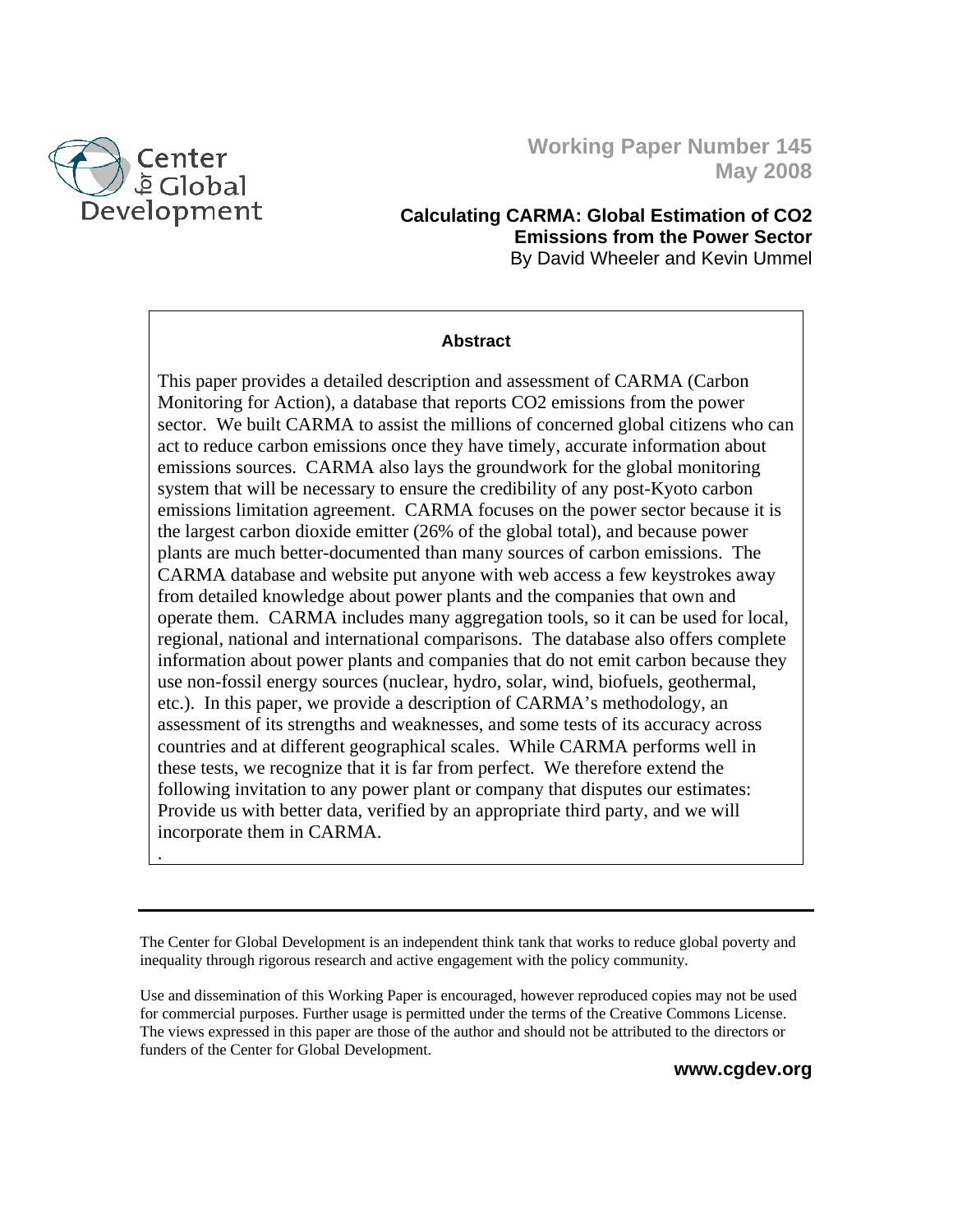## **Calculating CARMA: Global Estimation of CO2 Emissions From the Power Sector**

 David Wheeler Kevin Ummel

Center for Global Development

May, 2008

For useful comments and suggestions, our thanks to Nancy Birdsall, Chris Bergeson, Ken Chomitz, Dennis de Tray, Ellen Giles, Robin Kraft, Lawrence MacDonald, Tom Tietenberg, Dave Witzel, Chris Woltz, the Forum One CARMA development team, and many commentators who have e-mailed their views since the CARMA website was launched. Our particular thanks to our colleague David Roodman for his extensive comments on a previous draft. All remaining errors are our own.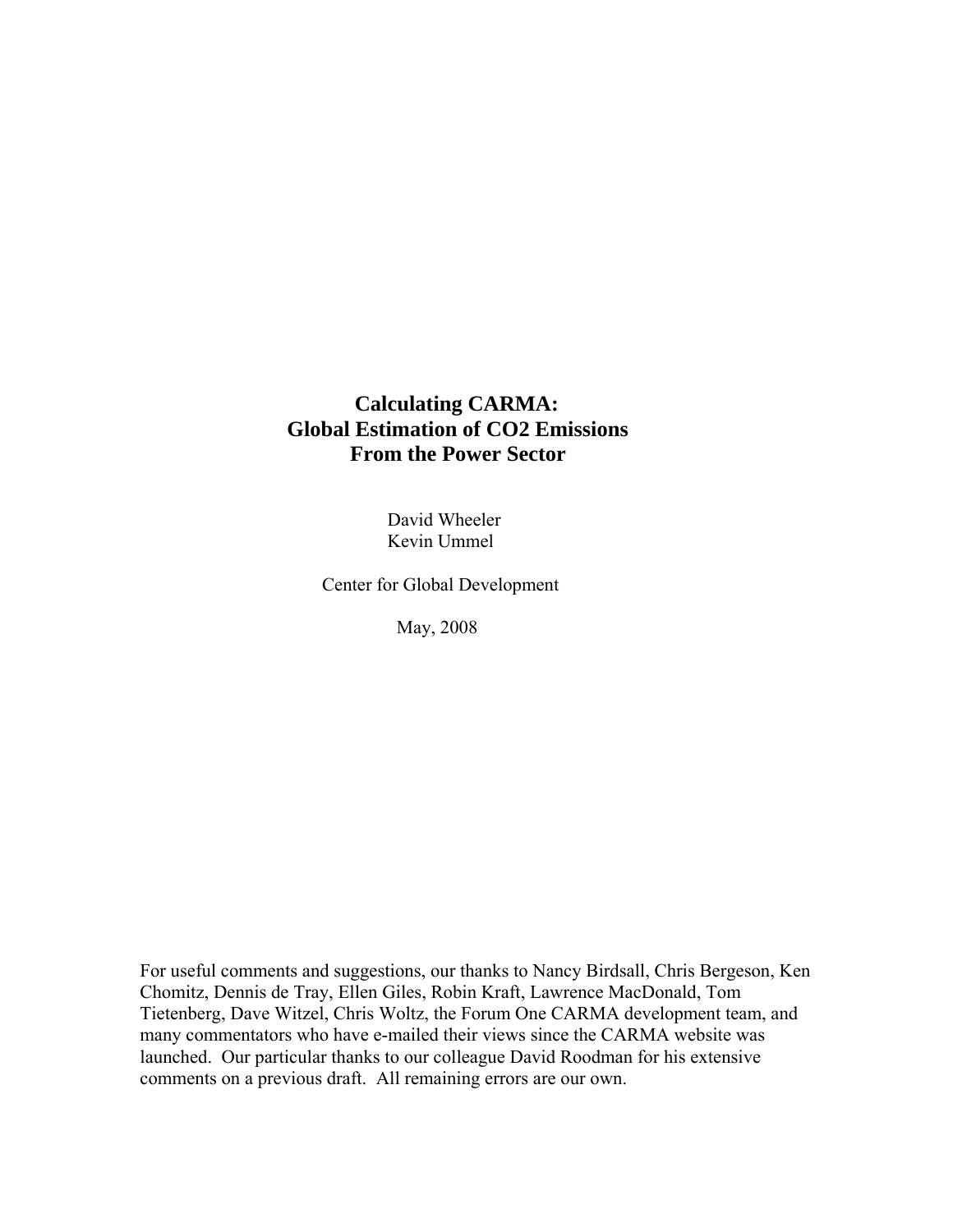#### **1. Introduction**

The IPCC's Fourth Assessment Report warns that unabated carbon emissions will create a global environmental catastrophe, but political leaders remain deadlocked about which countries should limit emissions, and how much. At the same time, millions of concerned global citizens in developed and developing countries want to make their voices heard as consumers, investors, employees, voters and community activists. All they need is timely, accurate information about the sources of carbon emissions. We built CARMA (Carbon Monitoring for Action – www.carma.org) as a first step toward meeting that need.

CARMA focuses on the power sector because it is the largest carbon dioxide emitter (26% of the global total), and because power plants are much better-documented than many sources of carbon emissions. With resources provided by our independent think tank, the Center for Global Development, we have built a database and website that put anyone with web access a few keystrokes away from detailed knowledge about power plants and the companies that own and operate them. CARMA includes many aggregation tools, so it can be used for local, regional, national and international comparisons. The database also offers complete information about power plants and companies which do not emit carbon because they use non-fossil energy sources (nuclear, hydro, solar, wind, biofuels, geothermal, etc.).

While CARMA is primarily a tool for citizen action, it also begins laying the groundwork for the global regulation of greenhouse emissions that may be necessary for our common survival. Most proposals for regulation advocate cap-and-trade or emissions charge systems that share three features: They are global in scope, they depend on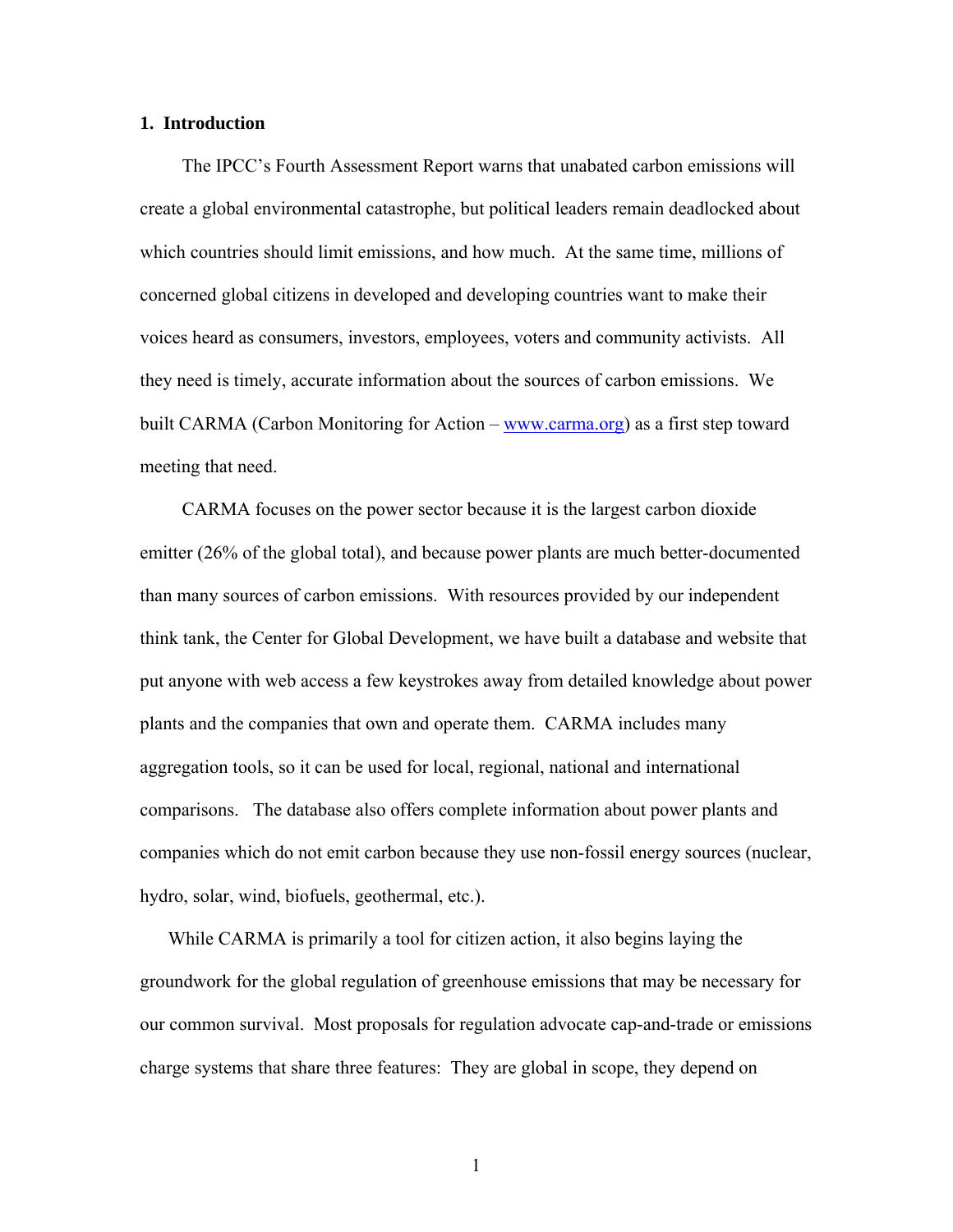information about emissions from each polluter, and they are transparent to ensure credibility. CARMA offers all three features for the power sector, in order to provide a first model for the information systems that will accompany global regulation. CARMA is as comprehensive as we can make it, covering over 50,000 power plants, 20,000 companies and  $200,000$  locales.<sup>1</sup> The online database discloses publicly-reported or estimated current emissions, emissions in 2000, and future emissions from published capacity expansion plans. It provides quarterly updates, as well as tools for ranking and comparing power facilities, power companies, and geographic areas (countries, states/provinces, cities and, in the US, counties, congressional districts and zip codes). For the thousands of plants and companies that have yet to report their emissions publicly, CARMA estimates emissions using methods that we will discuss in the following section. It also invites non-reporting facilities and companies to submit audited emissions reports for publication.

CARMA has ample precedents: Plant-level carbon dioxide emissions for mediumsize and large power facilities are disclosed online by the US, EU, Canada and India. Where such reports are available, we integrate them into CARMA. Two NGO initiatives -- The Carbon Disclosure Project and The Global Reporting Initiative – have established guidelines and facilities for voluntary emissions disclosure by major emitters, mainly at the firm level. The closest precedent is an international database maintained by the International Energy Agency (IEA), which provides estimated CO2 emissions from about

<sup>&</sup>lt;sup>1</sup> CARMA's mapping system incorporates areas around 200,000 geographic centroids, so plants may appear on more than one map when locales are close to one another.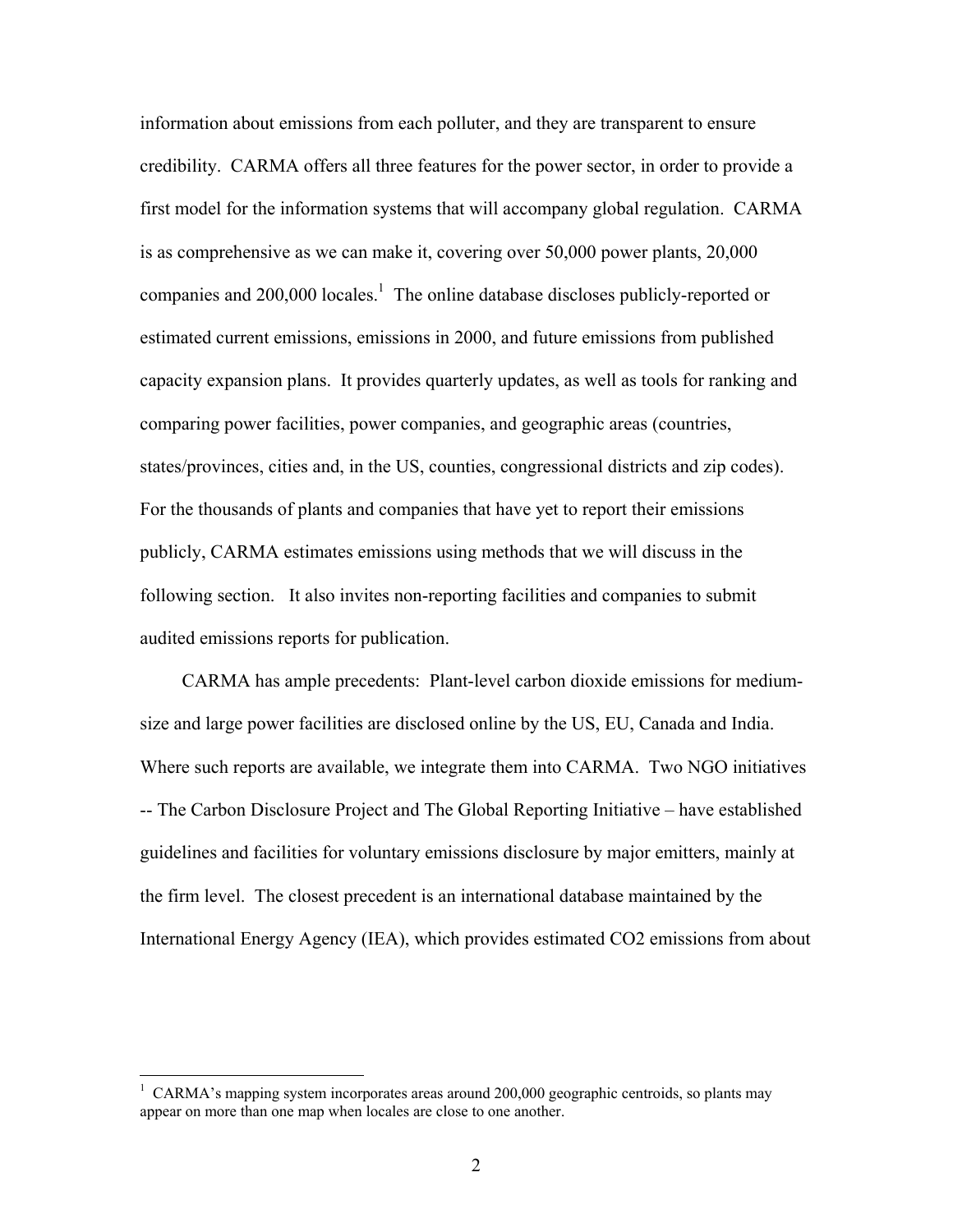5,000 power facilities worldwide. However, this database is only sporadically updated and it is available only in spreadsheet format. $^{2}$ 

If all the emissions numbers in CARMA were UN-certified and political leaders were in agreement, global regulation of the power sector could begin immediately. CARMA obviously meets neither condition, but we hope that it does convey a simple, powerful message: If a small team at the Center for Global Development can come this far in a year of development, surely the global community can muster the resources to develop a system that qualifies for UN certification.

How far have we come? This paper attempts to provide the answer, with a description of the methodology we have employed so far, an assessment of its weaknesses, and an evaluation of its predictive accuracy. The remainder of the paper is organized as follows. In Section 2, we describe CARMA's approach to estimating the emissions of power plants worldwide. Section 3 provides a critical analysis of the estimation methodology, while Section 4 tests its accuracy at various levels of geographic aggregation. Section 5 includes detailed treatments of CARMA's aggregation tools and power industry coverage. In Section 6, we provide a summary and conclusions.

### **2. Building the CARMA Database**

<u>.</u>

CARMA draws on three primary data sources: Plant-level public emissions reports from the US, EU, Canada and India;<sup>3</sup> global plant- and company-level data from the

<sup>&</sup>lt;sup>2</sup> The entries in the current (2006) version of the IEA database have the following distribution by date: 3,185 (1998 or earlier), 1,340 (1999-2000), 407 (2001-2004), 59 (2005-2007)).

<sup>&</sup>lt;sup>3</sup> The US Environmental Protection Agency's eGRID database is available online at http://www.epa.gov/cleanenergy/energy-resources/egrid/index.html. The European Pollutant Emission Register is available online at http://eper.ec.europa.eu/eper/flashmap.asp.. The Register includes CO2 emissions reports for several hundred major emitters in the EU. Environment Canada provides greenhouse gas emissions reports at http://www.ec.gc.ca/pdb/ghg/onlinedata/DataAndReports e.cfm. The Indian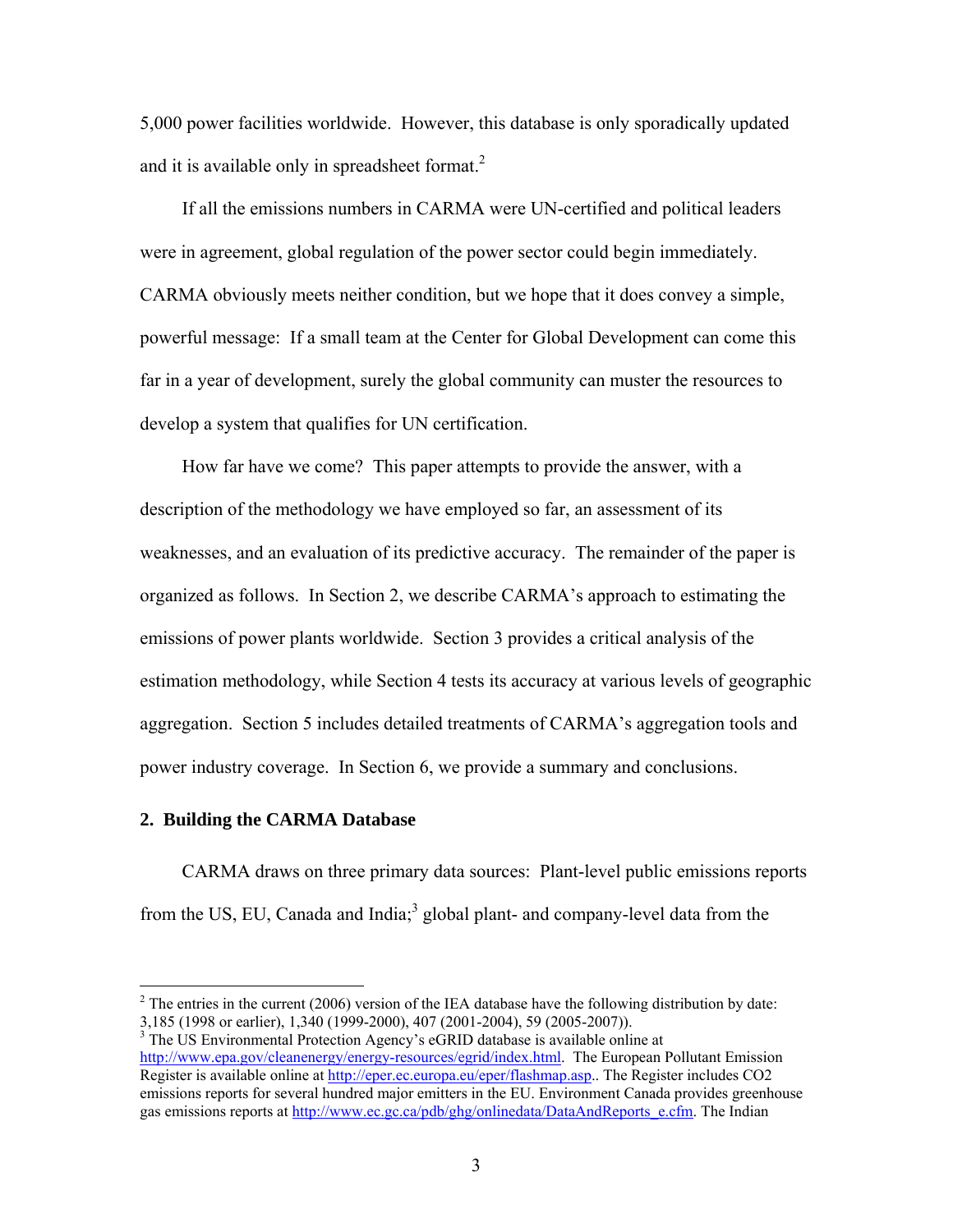World Electric Power Plants Database (WEPP), a subscription information service<sup>4</sup>, and country-level power production data from the US Energy Information Agency.<sup>5</sup> We combine these databases to produce plant-level reports of CO2 emitted (in short tons), energy produced (MWh), and emissions intensity (CO2/MWh). Our approach merges public disclosure and WEPP data at the plant level, and this requires information-based matching because the two databases do not use the same identification codes for plants. We perform the match on plant names and locations, using a fuzzy-logic algorithm suggested by our CGD colleague, David Roodman. $6$  We supplement the results with visual inspection, using information from the public and WEPP databases on plant names, locations and operational scale. Although this process has been quite timeconsuming, we have undoubtedly missed some plants in the matching exercise.

 The current version of CARMA includes information for 51,373 global power facilities in the WEPP database, of which 25,339 emit CO2 and 26,034 do not because their power sources are nuclear, hydro, or other renewables. Among these power plants, we have matched 4,435 publicly-reported reported facilities  $-2.922$  CO2 emitters and 1,513 non-emitters. The matched, publicly-reported emitters by geographic region are as follows: US 2,469, Canada 104, EU 260, India 89.

Our matched information for the US and India includes publicly-reported CO2 emissions and power outputs, while the matched data for Canada and the EU include only

Power Ministry reports emissions at

http://www.cea.nic.in/planning/c%20and%20e/Government%20of%20India%20website.htm. This database is available online at

http://www.platts.com/Analytic%20Solutions/UDI%20Data%20&%20Directories/World%20Electric%20P ower%20Plants%20Database/. 5

 $\frac{1}{6}$  Available online at http://www.eia.doe.gov/emeu/international/electricitygeneration.html.

 $6$  See Eugene Myers,  $\overline{Y}$ An O(ND) Difference Algorithm and its Variations," Algorithmica Vol. 1, No. 2,

<sup>1986.</sup> Available online at http://www.xmailserver.org/diff2.pdf.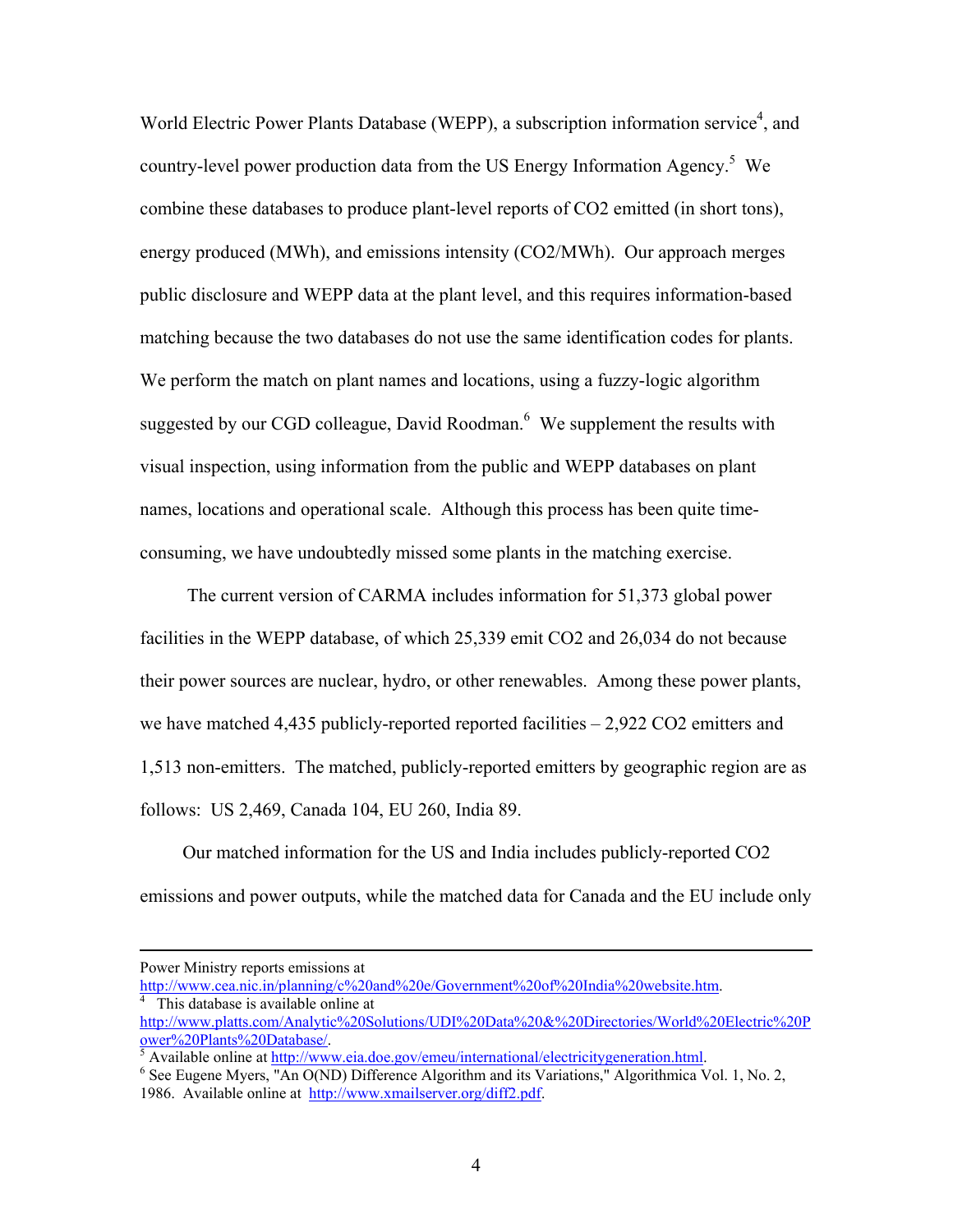CO2 emissions. Where the matched information is available, we reproduce it in CARMA or modify it to account for plant-level changes in capacity, technology or fuel use since the public reporting date.

The public databases, plus our information on plant-level fossil and renewable energy sources, enables us to account for emissions from 28,956 of CARMA's 51,373 facilities without estimation. As previously noted, 26,034 of these plants emit no CO2 because they use nuclear, hydro or other renewable energy, and 2,922 have publiclyreported CO2 emissions. We estimate emissions for the remaining 22,417 facilities using a regression analysis of our matched sample of 2,469 CO2-emitting facilities in the US. For plant-level power production, the public data sources enable us to account for 4,071 facilities (3,869 in the US, 202 in India). We estimate power production for the remaining 47,302 facilities, as described below.<sup>7</sup>

The need to estimate power production for so many plants is the weakest link in CARMA. From the WEPP database, we have accurate and up-to-date plant-level information on operational capacity, technology and energy sources (WEPP is updated quarterly). However, this database provides no information on the capacity factor – the annual percentage of potential operating hours during which the plant actually produces power. A plant's capacity factor is significantly affected by its scale, technology and energy sources. For any plant, however, the capacity factor can vary greatly from year to year as supply/demand conditions change and necessary maintenance is performed.

Our inability to observe locally-determined capacity factors for so many plants introduces significant random errors into our CARMA estimates, as we will show in the following section. However, we do have an important control for country-level elements

 $7$  For a detailed discussions of regression results and variables, see Appendix A.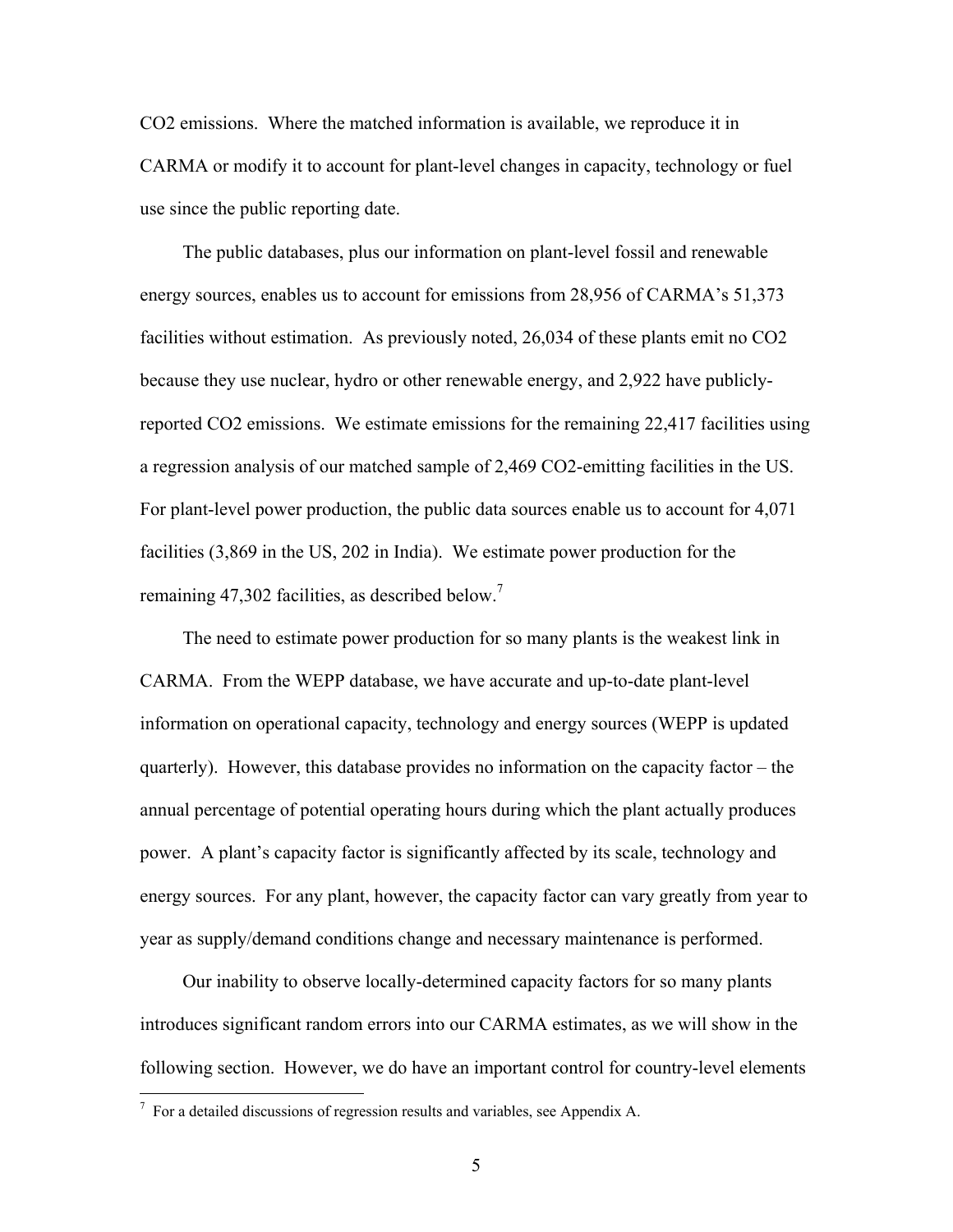that can also affect capacity factors: economic conditions that affect the general demand for power, and distinctive features of the public/private power mix. For example, several countries in Eastern Europe have lower-than-normal capacity factors because they are still adjusting from the era of central planning,

Combining plant- and country-level information sources, we use a five-step procedure to estimate power production: (1). Estimate plant-level capacity factors using a regression analysis of matched data for facilities in the US; (2). Multiply estimated capacity factors by operational plant capacities reported by the WEPP database; (3) Combine estimated and publicly-reported plant-level power to obtain total power production by energy source for each country in CARMA; (4) For each energy source (e.g. fossil, hydro, other renewables), divide this total by the corresponding total from the US Energy Information Agency to obtain an adjustment factor; (5) For each country and energy source, multiply each estimated plant-level power output by the relevant adjustment factor (publicly-reported power outputs are not adjusted).

For each plant in CARMA, we divide CO2 emissions by power production to obtain emissions intensity. From the 3,869 matched observations for the US, we develop sample statistics for emissions intensities for small, medium and large power plants. We use these statistics to set upper and lower limits for plausible emissions intensities, and trim outliers to the limits for each size class. For the trimmed cases, we have to adjust the original numbers for total emissions and total power produced. We re-estimate emissions from power using trimmed intensities when both emissions and power are estimated, and re-estimate power from emissions when only emissions are reported.<sup>8</sup>

<sup>&</sup>lt;sup>8</sup> In our database there are no cases in which we observe power but not emissions.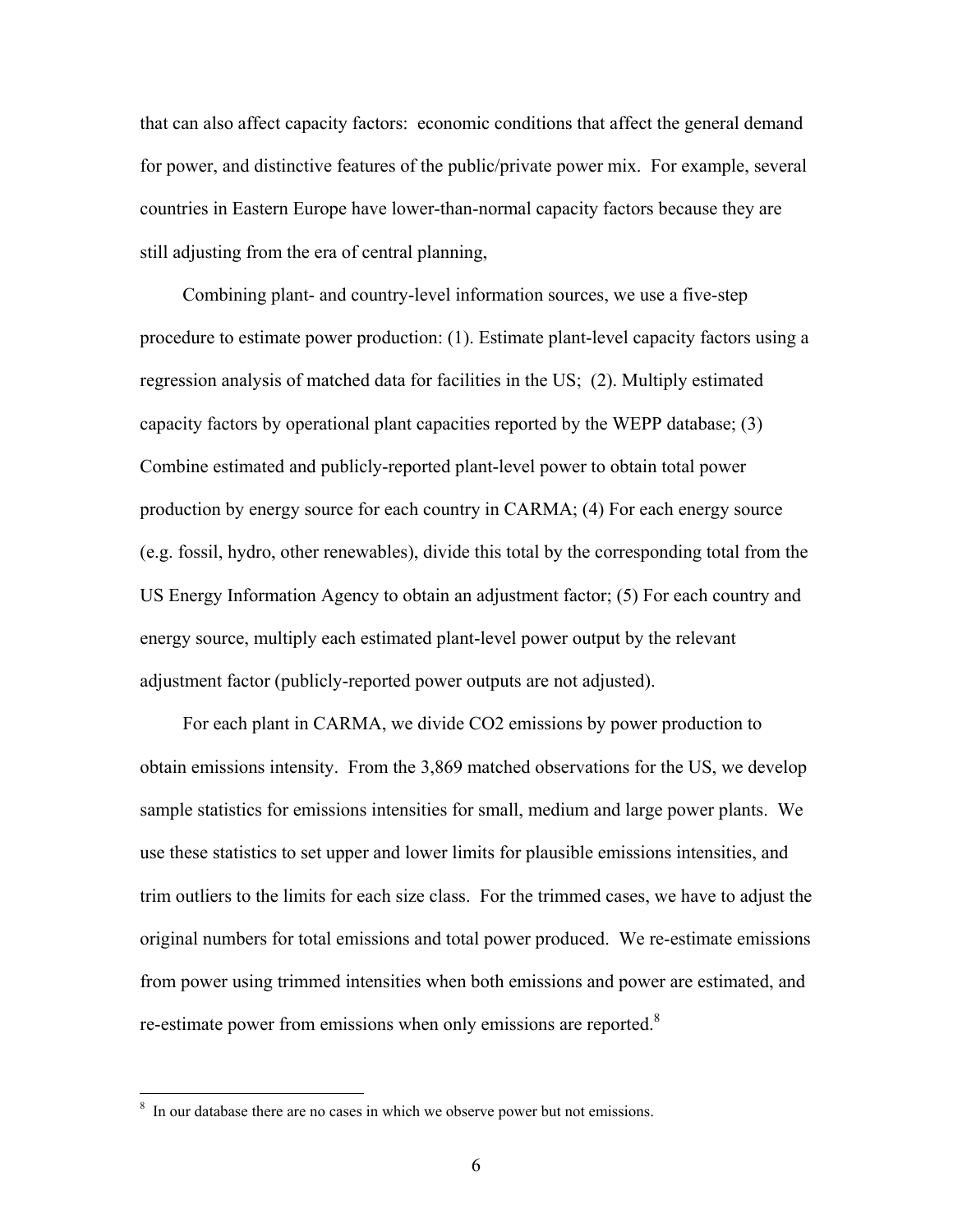#### **3. Estimation Assessment**

Our estimates are built on two core regressions, fitted to large datasets that match plant-level information from the US EPA's eGRID database and the WEPP database. The two dependent variables for our analysis – emissions and power – are drawn from eGRID, and the independent variables from WEPP. Our global estimation exercise requires this approach, since we only have WEPP data for estimation outside of the US, and many US power plants covered by the WEPP database are not covered by eGRID. The WEPP data are provided at the generator level, so we aggregate to the plant level for matching with eGRID. Once we have estimated the two core regressions using the matched data, we apply the estimated parameters to WEPP data for plants whose emissions and power production are not reported.

#### **3.1 Emissions Estimation**

1

For the emissions model, we regress CO2 emissions on power produced, and capacity shares for fuel sources and detailed combustion technologies (e.g., gas turbine in combined-cycle; internal combustion engine with heat recovery; steam turbine with steam sendout). Appendix Table A3 reports the regression results. We obtain high significance levels for power produced, fuel sources, and a subset of combustion technologies. Figure 1 plots actual and predicted values for plant-level CO2 emissions. The overall regression fit for 2,166 observations is excellent, with an adjusted  $R^2$  of .96 and a regression F-statistic that is significant at the .0001 level. Our results reflect normal differences in emissions intensity for coal, oil and gas, and the highly-significant emissions elasticity of power production suggests an important scale economy –

 $9$  After controlling for these variables, the average age of a plant's generators is not significant. We calculate plant-level capacity shares from fuel- and technology-specific information for individual generators. We aggregate to plant-level capacity shares using generator capacities as weights.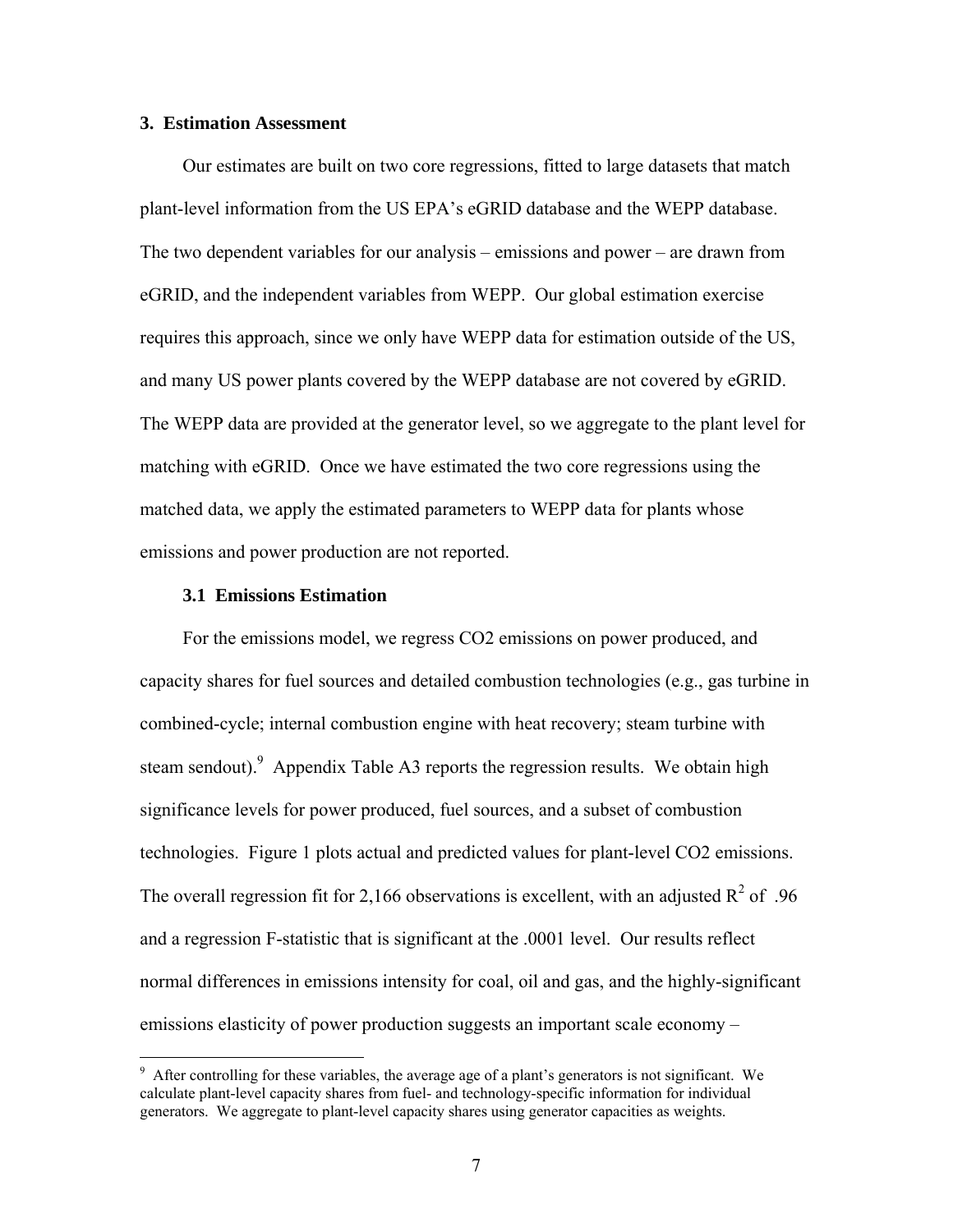emissions increase .916% with each 1% increase in power production, controlling for other variables. Figure 1 indicates that the quality of the fit is equally good for small and large facilities. In the middle ranges there are some outlier predictions, but the great majority are near the regression line.<sup>10</sup>

In summary, our large-sample results indicate that knowledge of a US facility's power production, fuel source and combustion technology is sufficient to predict its CO2 emissions with about 96% accuracy.<sup>11</sup>

## **3.2 The Role of Variable Capacity Factors**

1

Unfortunately, our emissions regression result is an upper bound on CARMA's accuracy because we do not have power production data for most plants outside the United States. A plant's power production in megawatt-hours (MWh) is the product of its capacity factor (% of potential capacity actually employed), its capacity (MW), and its potential operating hours per year (generally 8,760(=24\*365)). We have the operational capacity of each plant in the CARMA database, but we only have capacity factors for a subset of plants in the matched public data for the US and India (overwhelmingly the former).

This gap is undoubtedly the weakest link in the CARMA estimation chain. To convey a sense of the variability in capacity factors, we match power plant data for 2000 and 2004 using common identification numbers in the US EPA's eGRID database.<sup>12</sup> We control for interim changes by restricting the matched set to plants whose capacities in

 $10$  Figure 1 is in log format, so the approximately-constant deviations from the regression line across size classes also imply roughly-constant percentage deviations.

<sup>&</sup>lt;sup>11</sup> In large part, we attribute the high  $R^2$  to the straightforward chemical relationship between fuel combustion and CO2 emissions. Once fuel sources and power outputs are specified, most of the remaining variation in CO2 emissions across plants comes from variations in energy efficiency. Our results suggest that our controls for combustion technologies are sufficient to capture most of this variation in efficiency. Our thanks to our colleague David Roodman for his comments on this issue.

 $12$  The 2004 capacity factor numbers are from eGRID 2007, which does not include more recent data.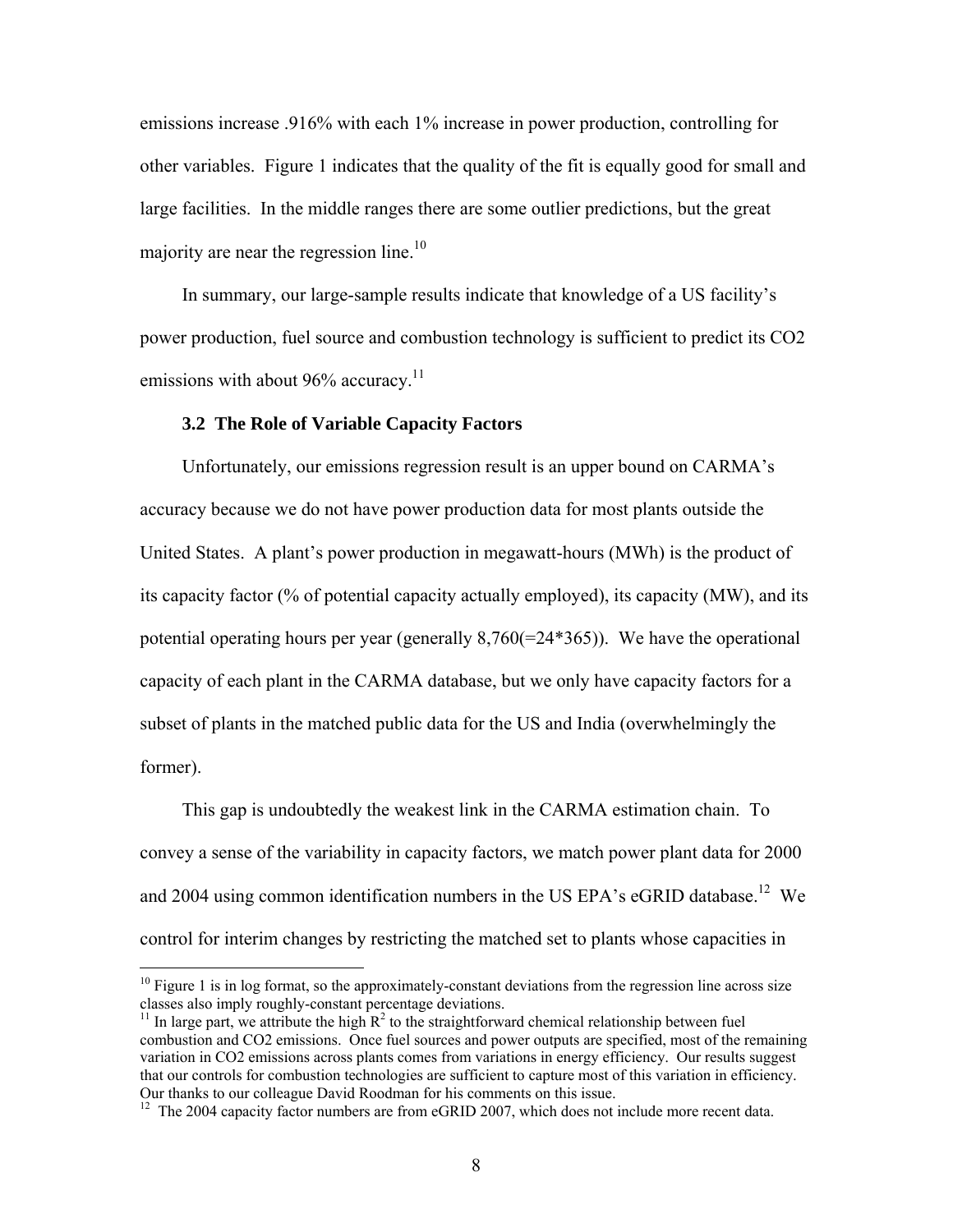2000 and 2004 are identical. These identical plants yield the scatter plot in Figure 2, which reveals a pattern of significant variation despite a mere 4-year interval between observations.<sup>13</sup> The implications for CO2 emissions are displayed in Figures 3 and 4. Figure 3 plots emissions in 2000 and 2004 for matched plants that have identical capacities; emissions are in log form to permit comparison for small and large plants simultaneously. Here the effect of variable capacity factors clearly translates to substantial variation in CO2 emissions for identical plants, particularly in the smaller size range. Figure 4 relaxes the equal-capacity condition and displays the emissions scatter for all matched plants. Here we see the effect of variable capacity factors increased by variation in capacity itself (from generator retirements, additions, and changes in operational status).

For CARMA, this variation in capacity factors identifies an important limit to estimation accuracy. At the same time, it highlights what CARMA is actually trying to measure. CARMA's plant-level emissions and power reports are best understood as long-run average estimates for these variables under standard operating conditions for plants with the same capacity, combustion technology, energy sources and countryspecific circumstances. Even if power information for a particular year were available, actual emissions would be estimated with some error. This error is significantly compounded when the power estimate depends on a capacity-factor estimate that is itself subject to large error.

<sup>&</sup>lt;sup>13</sup> The regression  $\mathbb{R}^2$  is .73, which indicates that about 25% of the interplant differences in 2004 capacity factors cannot be explained by their differences in 2000.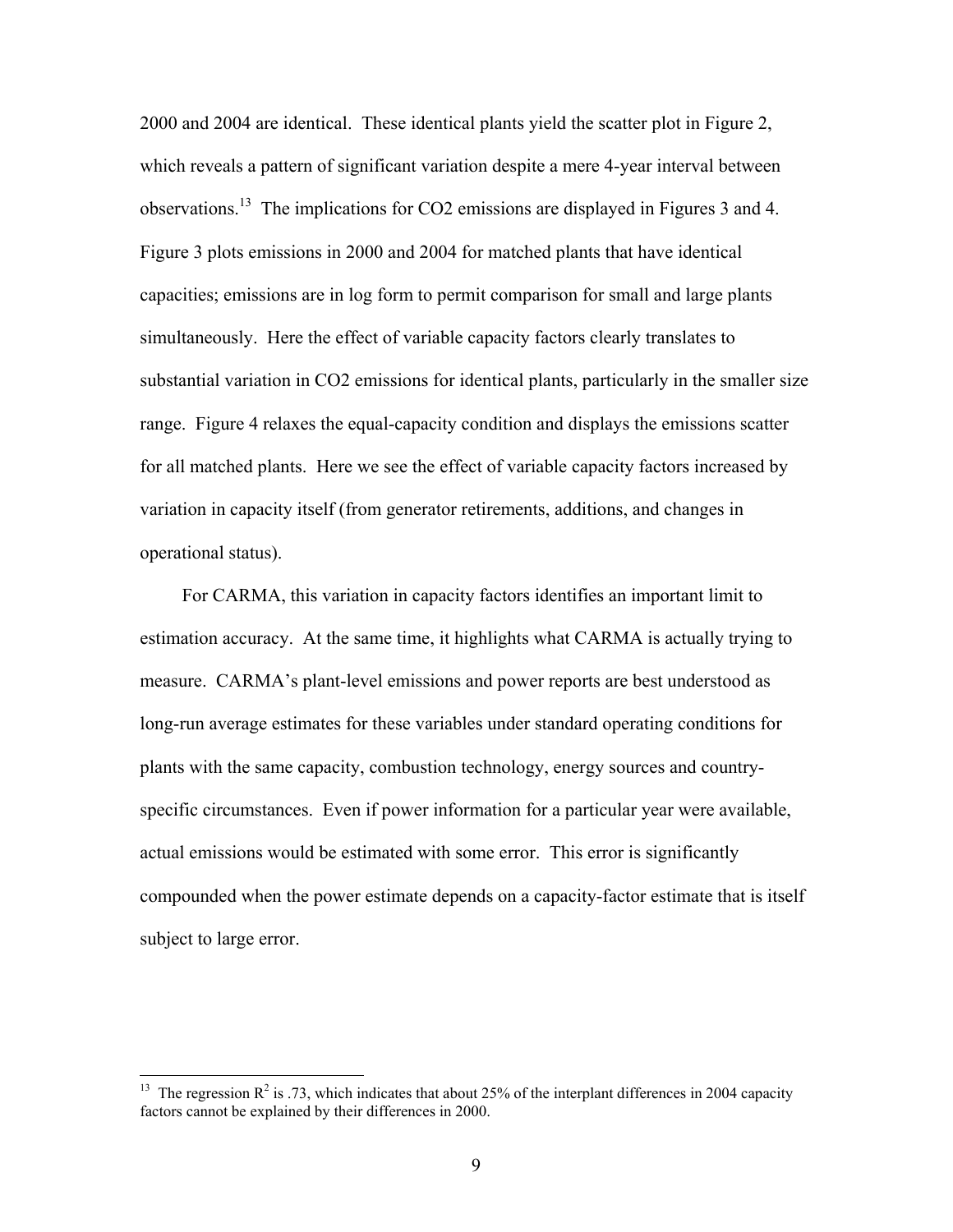#### **3.3 Capacity Factor Estimation**

For the capacity-factor model, we regress capacity factors in our matched US sample of fossil-fuel-fired plants on plant capacity (multiplied by 8760 to obtain potential annual production), the average age of generators in the plant, the percent of generator capacity on standby (as opposed to operational) status, and capacity shares for combustion technologies and fuels. Appendix Table A3 reports the regression results. For 2,296 observations; the adjusted regression  $\mathbb{R}^2$  is .52. We find that the capacity factor increases significantly with plant scale and average generator age, decreases significantly as the share of capacity on standby increases, and varies significantly across technologies and fuel types. We have limited estimation to observed capacity factors between 0 and 1.

For renewable energy plants, we find that capacity factors are not sensitive to scale, age and standby status. We therefore use average capacity factors by energy source from the US renewable plant data, and adjust these for other countries using the EIA data.

#### **3.4 Backcasting and Forecasting**

Given the great year-to-year variability in capacity factors, we cannot realistically expect highly-accurate estimation of plant-level CO2 emissions without current information on power output. In any case, it is not clear to us that yearly point estimates actually convey the most useful information for CARMA users . To illustrate, consider the case of a large coal-fired facility that takes half its generators offline in a particular year, for reasons related to long-run maintenance and local economic fluctuations. During this year, the plant has emissions far lower than its capacity, technology and energy source would imply. But in subsequent years, the plant will bring its generators back online and greatly increase its emissions. CARMA is designed for a variety of users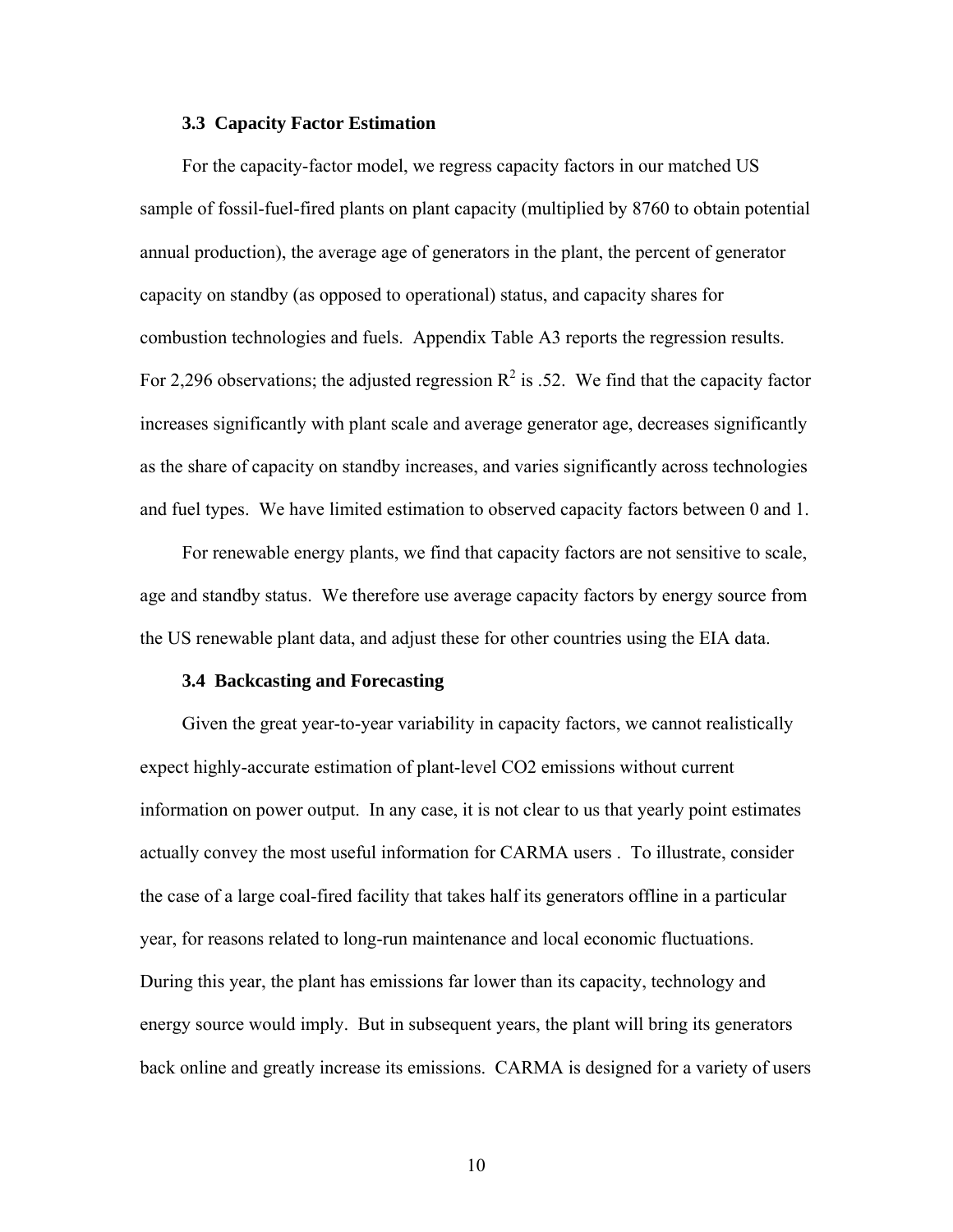who are concerned about carbon emissions, including investors, journalists, local community leaders, educators, NGO's and researchers. In most cases, we believe that these users are interested in a plant's emissions under standard conditions, not yearly point estimates that may reflect transient factors.

We follow the same logic in our approach to forecasting and backcasting.<sup>14</sup> CARMA's regression-based model uses data for thousands of US power plants provided by the US EPA's eGRID system for the year 2004. CARMA combines the regression parameters with information from the WEPP database to estimate emissions for 2000, 2008 and 10 years into the future. The future estimates are based on plans for new construction that are tracked by the WEPP database.

For plants that require estimation of both emissions and power, we proceed in two steps. First, we use the WEPP data to construct independent regression variables (capacity, generator age, operational status, combustion technology, energy sources) for 2000, 2008 and 10 years into the future. Then we apply the regression model parameters to the independent-variable values to obtain estimated CO2 emissions and power output. The 2008 estimates in CARMA are based on current data. For the 2000 estimates, we adjust each plant's generator stock using WEPP data on generator retirements and additions between 2000 and 2008. For the future estimates, we adjust each plant's generator stock (and generate information on new plants) using WEPP data on planned generator installation. We do not adjust for future retirements because the WEPP future retirement database is very spotty.

Projecting time trends for publicly-disclosed facilities requires a different approach. The public data for Canada, the EU and India are quite recent, so we take their online

 $14$  We backcast to the year 2000 in order to provide consistent information on recent trends.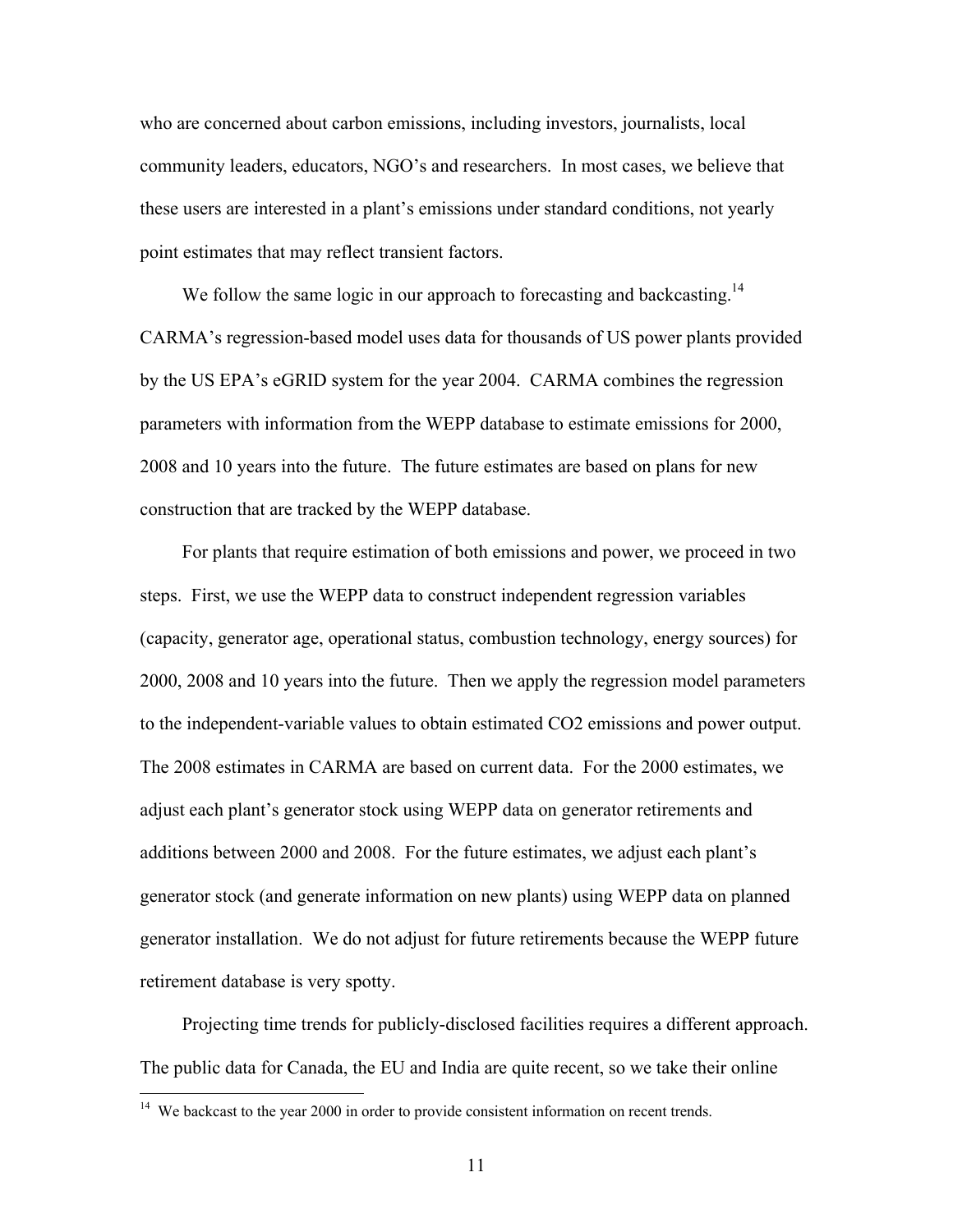estimates as current. We cannot do this for the US, since the most recent estimates are for 2004. In all cases, we adopt the same generic approach to forecasting and backcasting. For the dates of the most recent entries (current for the EU, Canada and India; 2004 for the US), we use the capacity factor and emissions models to develop emissions and power estimates for those dates. Then we adjust as previously described, accounting for generator retirements and additions to develop estimates for 2000, 2008 (identical to the online observations for the EU, Canada and India) and 10 years hence. From the benchmark-year estimates, we calculate the ratio of estimated to reported power and emissions for each plant. Then we complete the estimates for 2000, 2008 and the future by multiplying the emissions and power estimates by the ratios. This ensures reproduction of the available online reports, while preserving the relationships with past and future emissions that are indicated by our modeling approach.

In effect, our approach addresses the following question: Adjusting for generator retirements and additions, what past and future power output and emissions would this plant have if its operating environment remained constant (at the benchmark year level – current for the EU, Canada and India; 2004 for the US)? Because of episodic changes in capacity factors (and emissions intensities, which are themselves generally estimated by plant engineers or government technicians), we do not expect our backcasts to accurately match any public reports available for the same plants in the year 2000. We could have adopted another approach for CARMA, transcribing past reports as well as current reports in our online database. We considered this option, but decided that the standardized approach would be more informative for CARMA's users. We continue to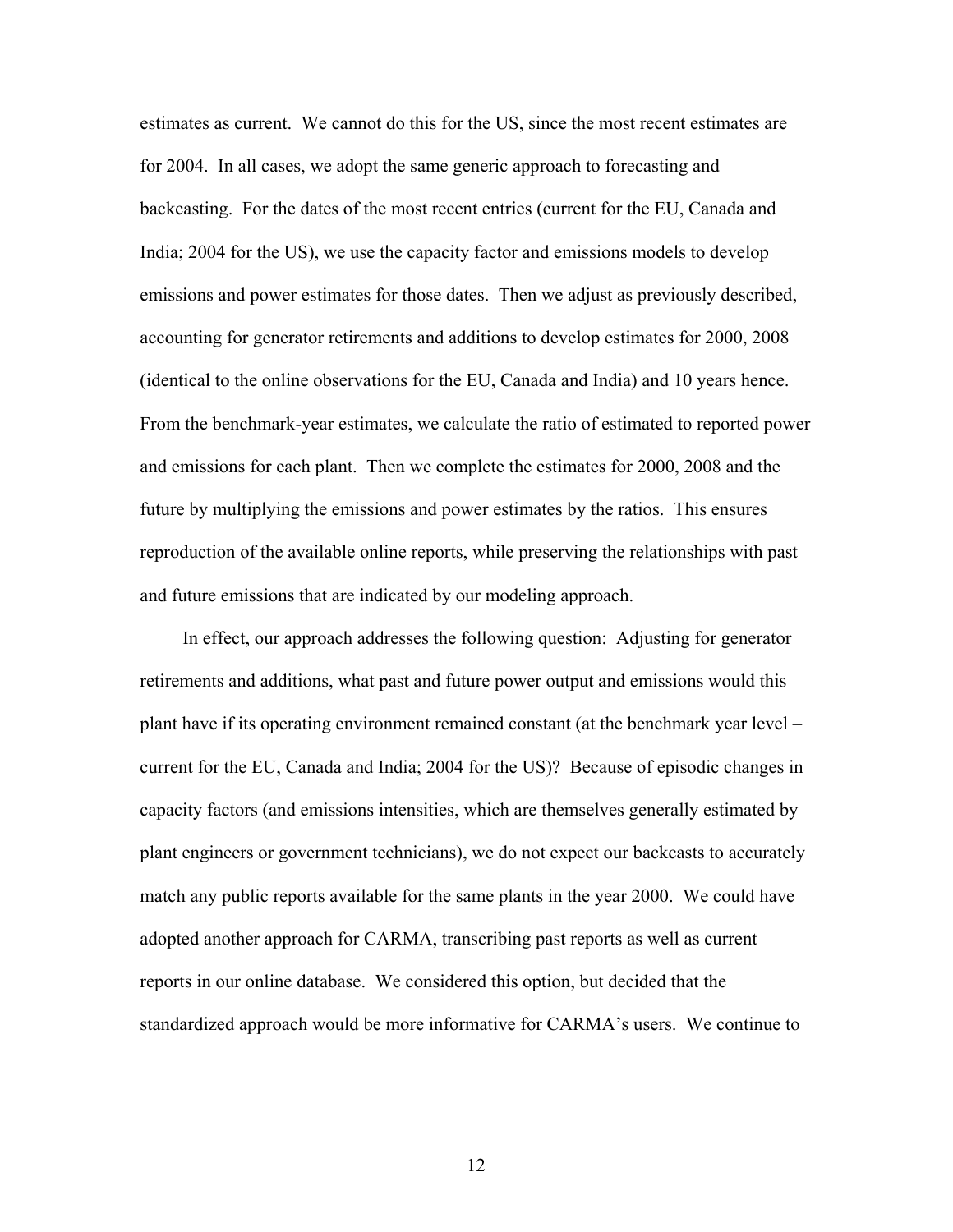think about alternatives, however, and we may opt for transcription if it seems warranted by user requests and our own continued reflection on this problem.

#### **4. Estimation Accuracy**

CARMA uses regression models fitted to plant-level variables in a large US dataset. Using the regression parameters and WEPP data, we estimate emissions and power capacity for plants from very detailed information about their capacity, generator age, combustion technology and energy sources. The remaining random error may be large from plant to plant, as we have previously noted, but we would expect these errors to balance as we aggregate from plants to broader geographic units. We test these propositions in several ways. First, at the plant level, we compare CARMA-estimated emissions with observed emissions from matched plants in India, China, the EU and Canada. Then we perform aggregation tests using available benchmarks at three scales: across countries, US states and US counties.

#### **4.1 Matched-Plant Comparisons**

Figures 5-7 provide comparative information on observed emissions from power plants in India, China, the EU and Canada. In each case, the figure displays the values of CARMA estimates and observed emissions for matched plants. In the Indian and EU/Canada cases, the observed emissions are from public databases maintained by government agencies. For China, comparative emissions have been assessed by a collaborating Chinese team, using a confidential database maintained by the State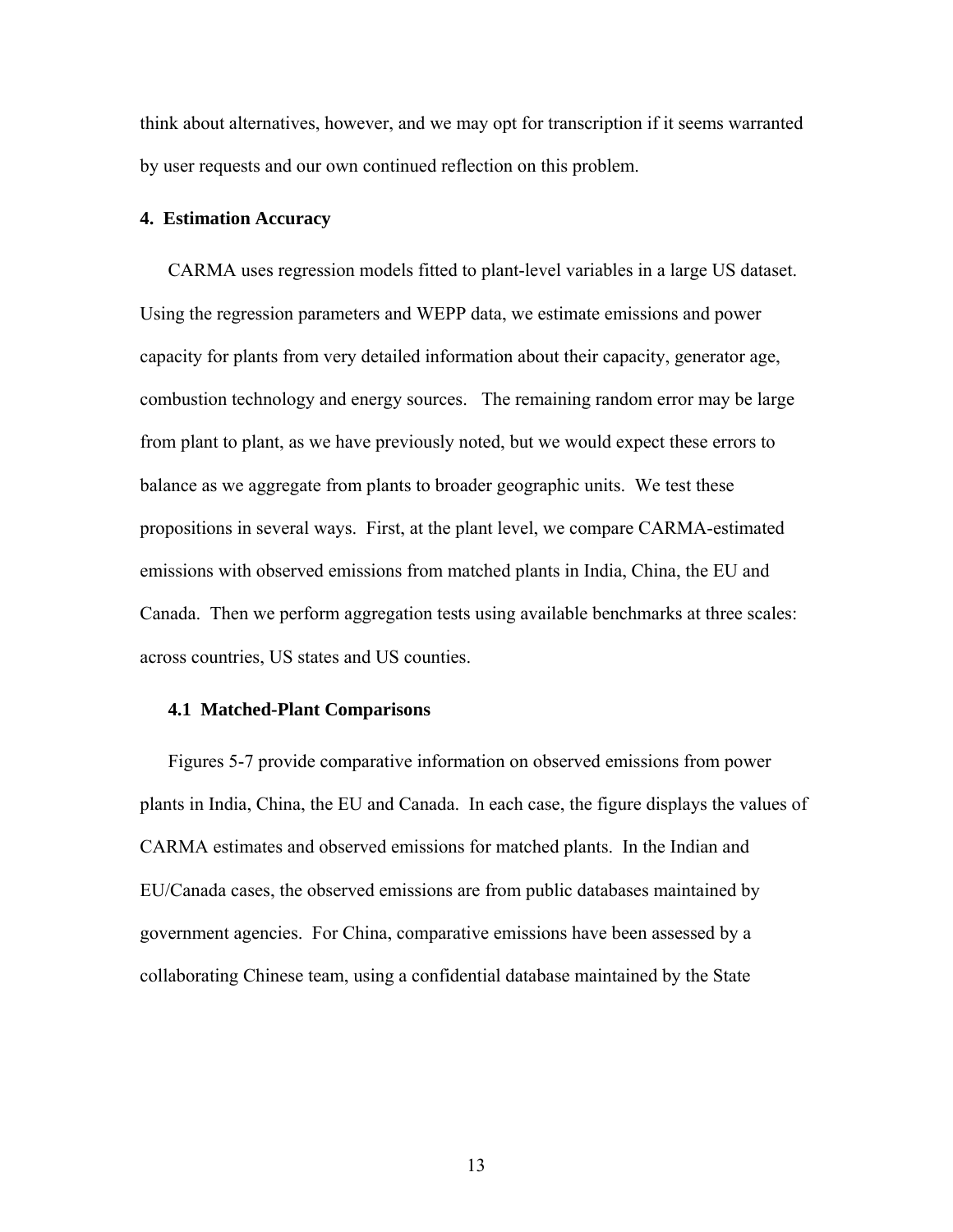Environmental Protection Agency (SEPA). We have the matched data for India, the EU and Canada in our data files, but we only have the results report from the SEPA team.<sup>15</sup>

Matched sample sizes are 81 for India, 314 for China, and 364 for the EU and Canada. Figures 5-7 are displayed in log units for comparison of results for plants in all size classes. Correlations between CARMA estimates and reported emissions are quite high in all cases: .93 for India, .85 for China and .88 for the EU and Canada. For India and EU/Canada, there are large relative estimation errors for some small plants.<sup>16</sup> In the Chinese case, the large relative errors are more clustered near the center of the size distribution. In all three cases the fit is quite good for the largest plants, with the exception of a few large negative outliers whose capacity factors are far below normal levels for power plants with their characteristics.

#### **4.2 Cross-Country Accuracy**

1

The World Resources Institute (WRI) provides online country-level estimates of CO2 emissions from the power sector.<sup>17</sup> WRI's estimates are principally based on national fuel-use data. For comparison, we aggregate CARMA's plant-level information for the 2004 benchmark year and compare country totals with WRI data for 2003 (the latest available). A regression of the WRI emissions on CARMA emissions for 121 countries yields an extremely good fit, with a regression coefficient of 1.00, a t-statistic of 64.8, and an adjusted  $R^2$  of .97. Figure 8 displays the same information in a scatter diagram.

<sup>&</sup>lt;sup>15</sup> In all cases, it is important to note that reported plant-level emissions are generally calculated by multiplying fuel consumption by standard engineering parameters.

<sup>&</sup>lt;sup>16</sup> The median percent difference between actual and predicted values for all sample plants is 8.2% for India and 31.3% for EU/Canada.

 $17$  Both datasets include information for both electricity and heat – WRI explicitly, and CARMA because it includes emissions from combined heat and power plants.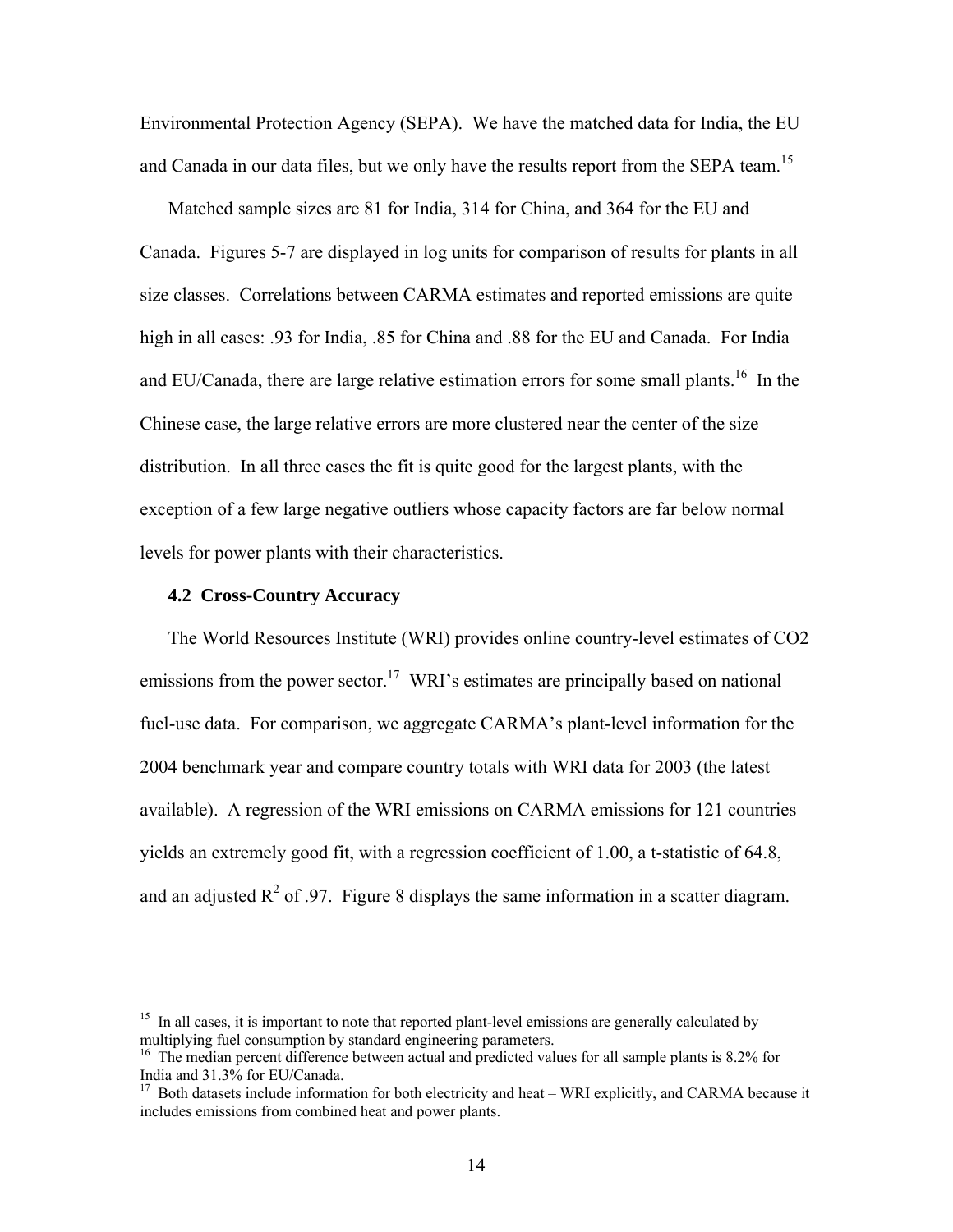Per our expectation, the random plant-level errors balance almost exactly at the country aggregation level.<sup>18</sup>

#### **4.3 Cross-State Accuracy in the US**

For this test, we use data from matched plants for CARMA and the US EPA's eGRID system for 2004. We estimate CO2 emissions for those plants using the full CARMA methodology (capacity utilization and emissions both estimated from the regression models). In the matched dataset, we compute state totals from the CARMA estimates and the eGRID emissions reports. Then we regress the eGRID total on the CARMA total for all 51 states. We obtain a highly-significant regression coefficient of .995 (t-statistic 22.6) and an adjusted  $R^2$  of .91. Figure 9 displays the same information in a scatter diagram, which indicates that random plant-level errors balance very well at the state level.

#### **4.4 Cross-County Accuracy in the US**

<u>.</u>

For this test, we again use data from matched plants for CARMA and the US EPA's eGRID system for 2004. We compute county totals from the CARMA estimates and the eGRID emissions reports. Then we regress the eGRID total on the CARMA total for counties with more than 5 power plants. For those 27 counties, we obtain a highlysignificant regression coefficient of 1.06 (t-statistic 6.87) and an adjusted  $\mathbb{R}^2$  of .64. Figure 10 displays the same information in a scatter diagram, which indicates that random errors balance well for smaller geographic aggregates that have more than a few power plants.

 $18$  Our calculation of country energy adjustment factors (Section 2) is important in this context. These adjustment factors bring CARMA's country-level power totals into line with US EIA totals. The power adjustment also affects country-level emissions totals, bringing them into closer alignment with the WRI totals.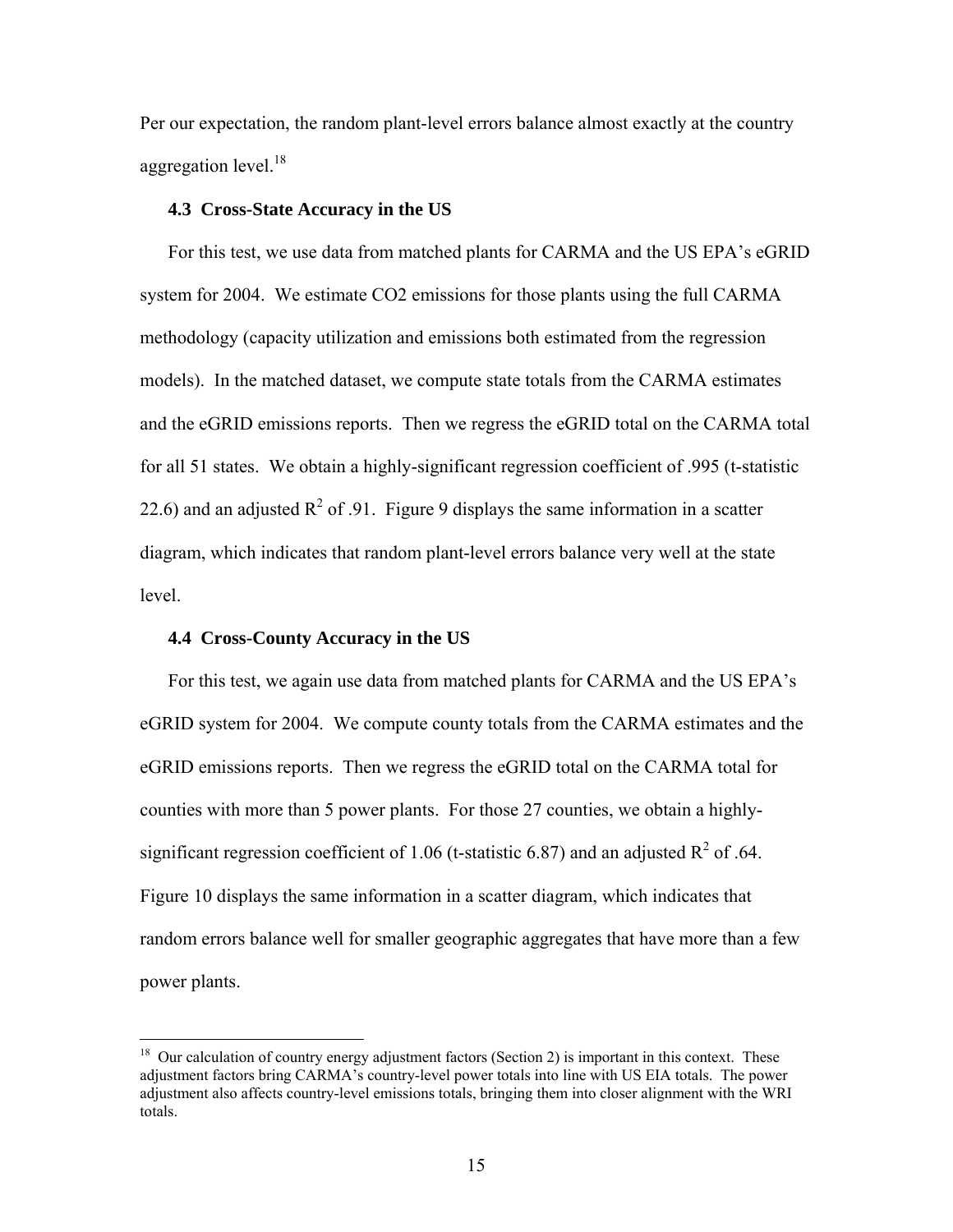#### **5. Constructing CARMA's Geographic and Corporate Components**

Following the development of plant-level emissions estimates, we added and refined the available data to construct the geographic and corporate totals found in CARMA. On the geographic side, in particular, this exercise resulted in a considerable extension of existing public information on the location of power plants worldwide. In the following sections, we describe that process and add some caveats about the data.

#### **5.1 Assigning Geographic Information to Individual Plants**

Almost all of the power plants listed in the U.S. EPA's eGRID database are assigned geographic coordinates (i.e., latitude and longitude), as are many plants listed in similar European public disclosure databases. We have used such data whenever possible to geolocate the plants in CARMA. These sources provide initial coverage for about 36% of power plants worldwide and 91% of plants in the U.S.

More general geographic data are provided by the WEPP database, including the country where a plant is located (for 100% of plants), state/province  $(\sim 75\%)$ , and city  $(\sim 70\%)$ . More refined, plant-specific spatial data can be purchased from private sources, but because of their proprietary restrictions and CARMA's open-source nature, we chose to extend the geographic coverage ourselves using only publicly-available data.

Our primary goal in extending plant-level geographic data was not to provide precise geographic coordinates for local-scale mapping, but, instead, to allow for regional- and global-scale mapping to reveal broad patterns in the spatial distribution of plants. For this purpose, the data provided by the WEPP database were often sufficient to identify the geographic coordinates of the city where a plant is located.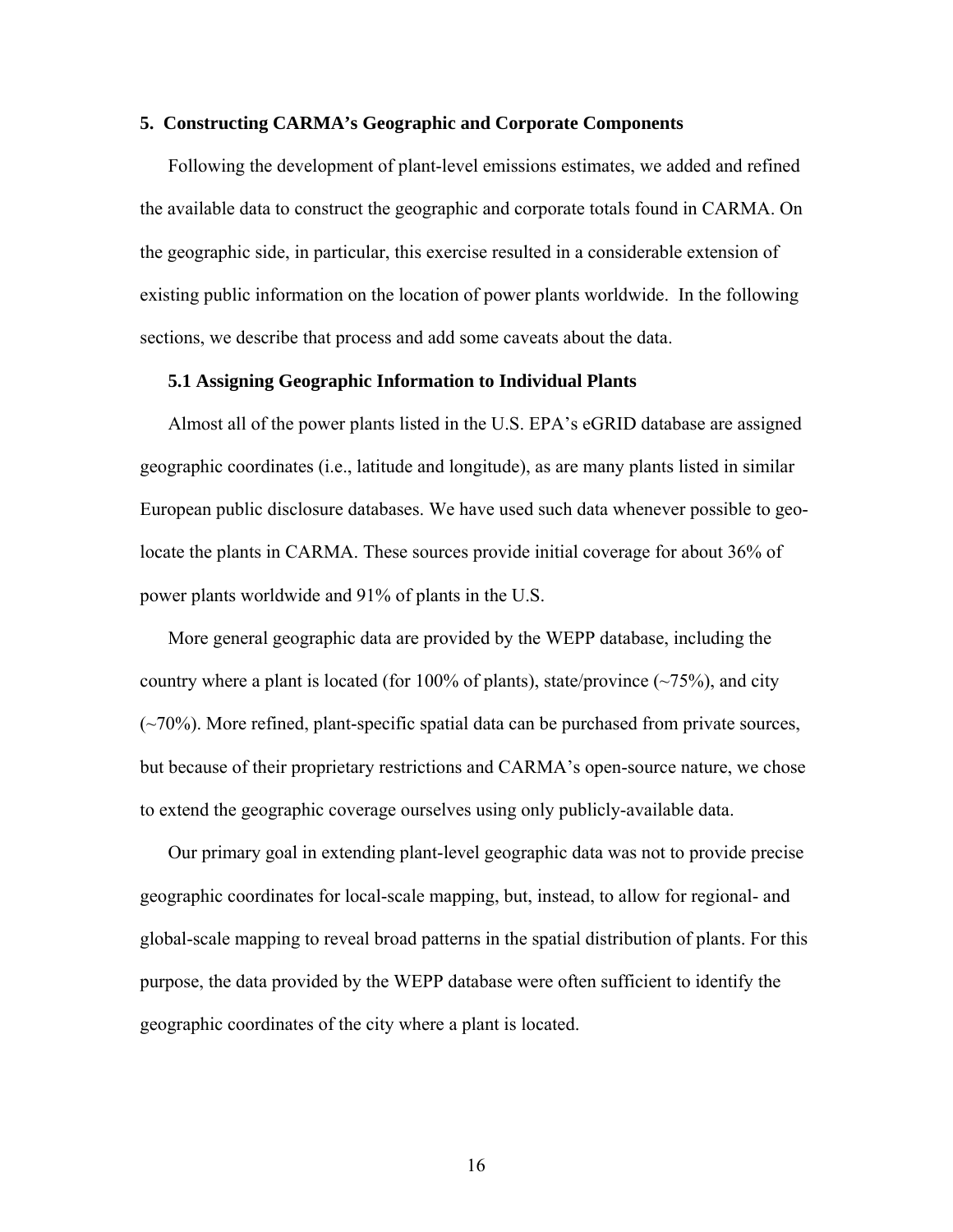This was done by employing the "fuzzy match" algorithm suggested by our colleague David Roodman<sup>19</sup> to match the city name listed in the WEPP database to a global database of cities and their geographic coordinates. We used MaxMind's World Cities Database (http://www.maxmind.com/app/worldcities) – containing about 2.7 million records – and merged it with state/province names according to the specified ISO-3166-2 (in the U.S.) or FIPS 10-4 code. Considerable effort was invested in standardizing the spellings of regions in the WEPP data so as to maximize concordance with the FIPS 10-4 region names.

Once these data were sufficiently cleaned, the algorithm was used to identify plants with a potential match on the city, region, *and* country fields of both datasets. Out of the candidate matches, the best-matched as determined by the fuzzy match algorithm were selected and, from that group, only unique matches were retained. The latitude and longitude of the matched city were then assigned to the associated plant(s). In cases where the WEPP data contained city but not state/province information (about 15% of all plants), a match process was carried out on only the city and country fields. Again, only unique matches were retained for reasons of quality assurance. In these cases, the matching process allowed us to identify previously-missing state/province data, thereby extending not just the coordinate coverage but also the more general geographic information.

The overall quality of the matching process depends, in part, on how tightly or loosely the algorithm is set.<sup>20</sup> We experimented with different thresholds, finally settling

 $19$  See the reference in footnote 6.

<sup>&</sup>lt;sup>20</sup> Relative tightness in this context is defined by the distance limit specified for the algorithm. The distance between two character strings is the number of character additions or deletions needed to change one into the other. For example, the distance between "hat" and "had" is 2.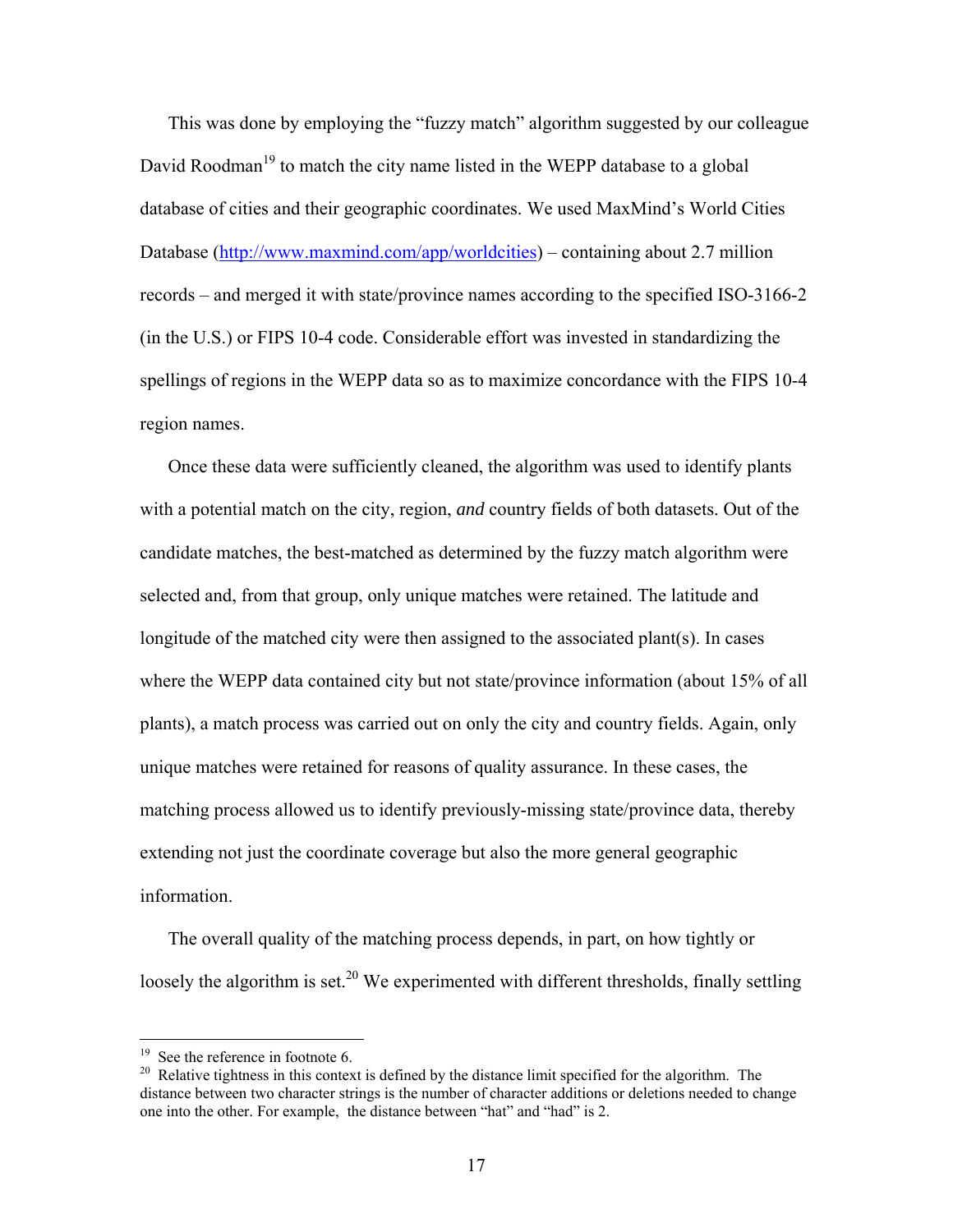on a tiered approach that requires a perfect match on the country name, looser for the state/province field, and looser still for city name. In practice, however, the primary quality-assurance mechanism is the unique match requirement, which effectively eliminates any cases of obvious ambiguity.

In the initial public release of CARMA, the fuzzy match process resulted in the inclusion of city-center geographic coordinates for more than 12,000 plants and added additional state/province information for about 4,000 of those. All told, CARMA's first incarnation contained geographic coordinates for about 60% of all power plants, representing about 80% of all power production and 90% of all power sector CO2 emissions.

Note that because of the common assignment of city-center geographic coordinates rather than plant-specific locations, some plants in CARMA share the same latitude and longitude. This also means that plants formally located in sprawling cities may actually be quite distant from the assigned coordinates. This is not a problem when plotting plants at the regional or global level, but can lead to misplaced accuracy at higher resolution. That said, for larger plants the approximate coordinates can often lead to identification of the actual plant location via CARMA's Google Maps capabilities, as we have discussed online (http://carma.org/blog/the-eye-in-the-sky-carma-identifies-plants-from-above/).

CARMA's quarterly updates provide an opportunity to extend the reach and quality of the database's geographic information over time. As new plants are brought into operation and additional plants are proposed for future construction, we will update the locational information. It should be noted that CARMA's global coordinate mapping of proposed plants is, to our knowledge, unavailable anywhere else.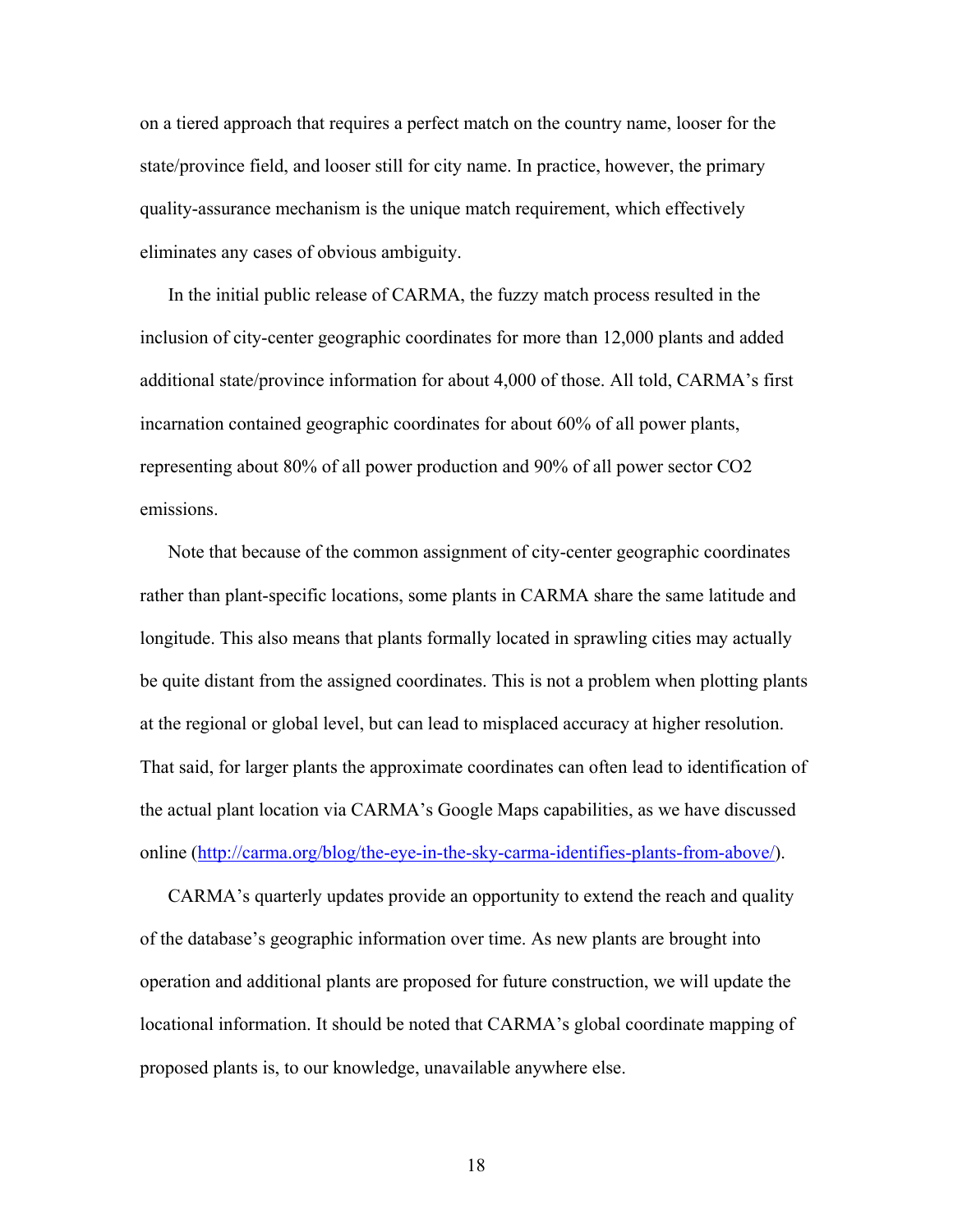#### **5.2 Calculating Total Emissions for Geographic Entities**

The term "geographic entity" refers to continents, countries, states/provinces, cities, metro areas, counties, and congressional districts (the latter three are U.S. only). For each of these entities, we calculate and publish online the total emissions, power production, and carbon intensity of all plants physically located within its borders. For continents, countries, and states/provinces, this process needs no explanation. For metro areas, counties, and congressional districts within the U.S., we use plant-level zip code data from the WEPP provider to assign plants to the appropriate entity. From there we simply aggregate.

Cities are treated differently. Our primary objective in including city-specific totals was to facilitate the use of CARMA in the identification of emission sources in one's local area. In this spirit, we calculate city totals as the sum of all plants within a 15-mile  $(\sim 24$ -km) radius of the city center. This aggregation relies upon the geographic coordinate assignment process detailed in the preceding section. The initial public release of CARMA included entries for more than 26,000 cities worldwide. Subsequent revisions of the data have extended this number to nearly 190,000.

It is obvious – but perhaps important to emphasize – that the geographic totals in CARMA do *not* measure emissions related to the consumption of people within a region. Instead, they measure emissions produced by power plants physically located within the relevant boundary. The total emissions reported for the city of San Francisco, for example, do not reflect emissions produced as a result of electricity use by San Francisco residents but, instead, measure total annual emissions generated by power plants physically located within 15 miles of San Francisco. The goal of CARMA's city-level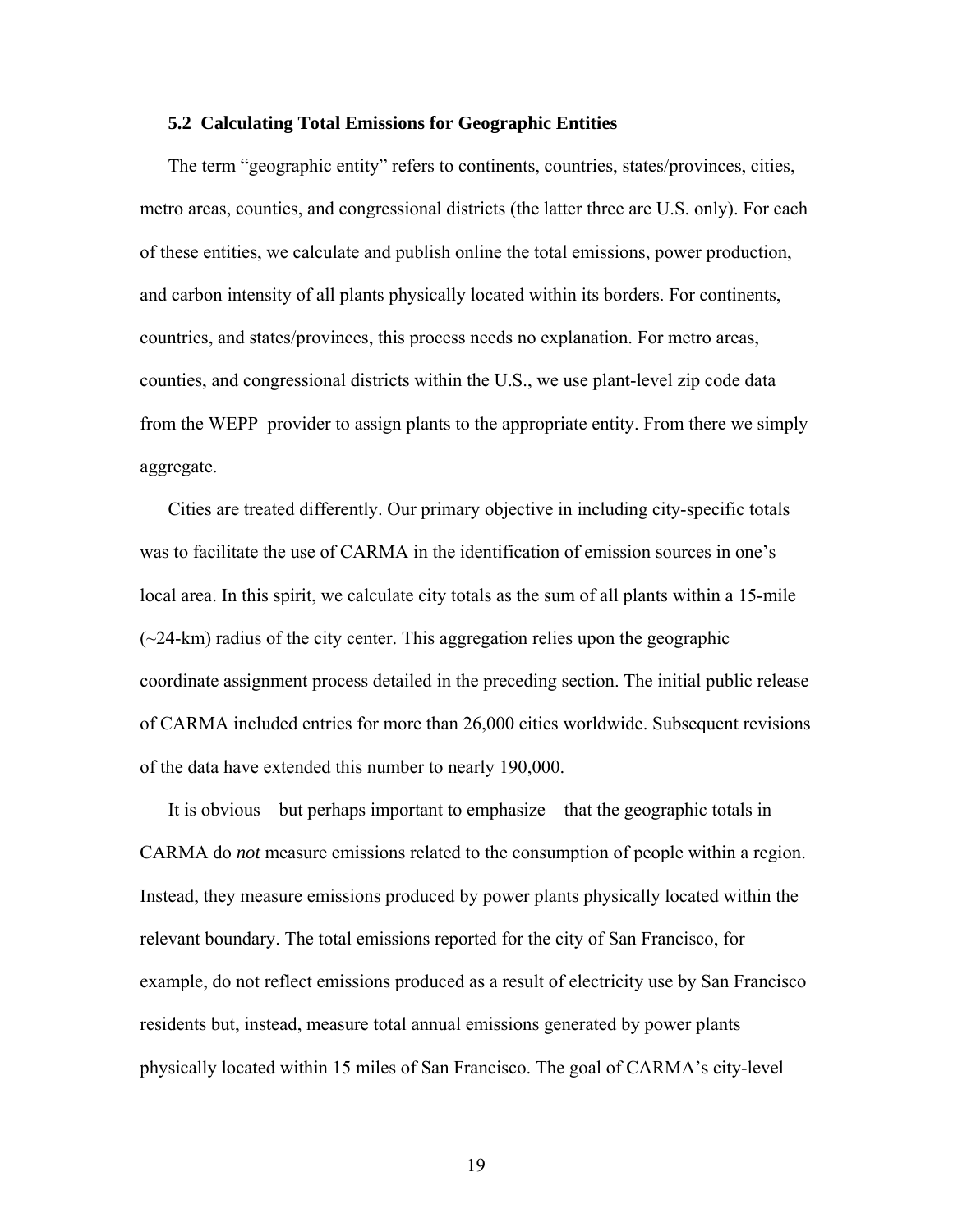data is not to provide a carbon "footprint" accounting. The data are designed to help users identify plants or companies of interest in their immediate vicinity.

Despite the considerable extension of plant-specific geographic information as a result of the CARMA project, coverage is still not complete. The published totals may, in some cases, underestimate actual totals for geographic entities smaller than continents or countries, where geographic information for the relevant plants may be unavailable. In total, however, emissions assigned to states/provinces constitute more than 95% of total emissions from the global power sector.

#### **5.3 Country-Specific Geographic Information Coverage**

Table 1 shows CARMA's geographic data coverage by country for operating plants in 2007. We report both the proportion of plants and corresponding proportion of total current emissions that have been assigned to a state/province, city, or coordinate location. These figures are calculated from a revision of the CARMA data made subsequent to the initial public launch, but it does not differ much from the original version.

#### **5.4 Treatment of Company Totals and Corporate Hierarchies**

For the purpose of compiling aggregate data on companies represented in CARMA, it is helpful to distinguish internally between "operators" – companies that control the dayto-day operations of plants – and "parent" companies that ultimately own operators. While every plant has an operating company, not all have an associated parent company. These data, including information on the headquarters countries of companies, are part of the information provided by the WEPP database. Its supplier monitors the global power sector to keep track of constantly-changing and increasingly-complex ownership hierarchies.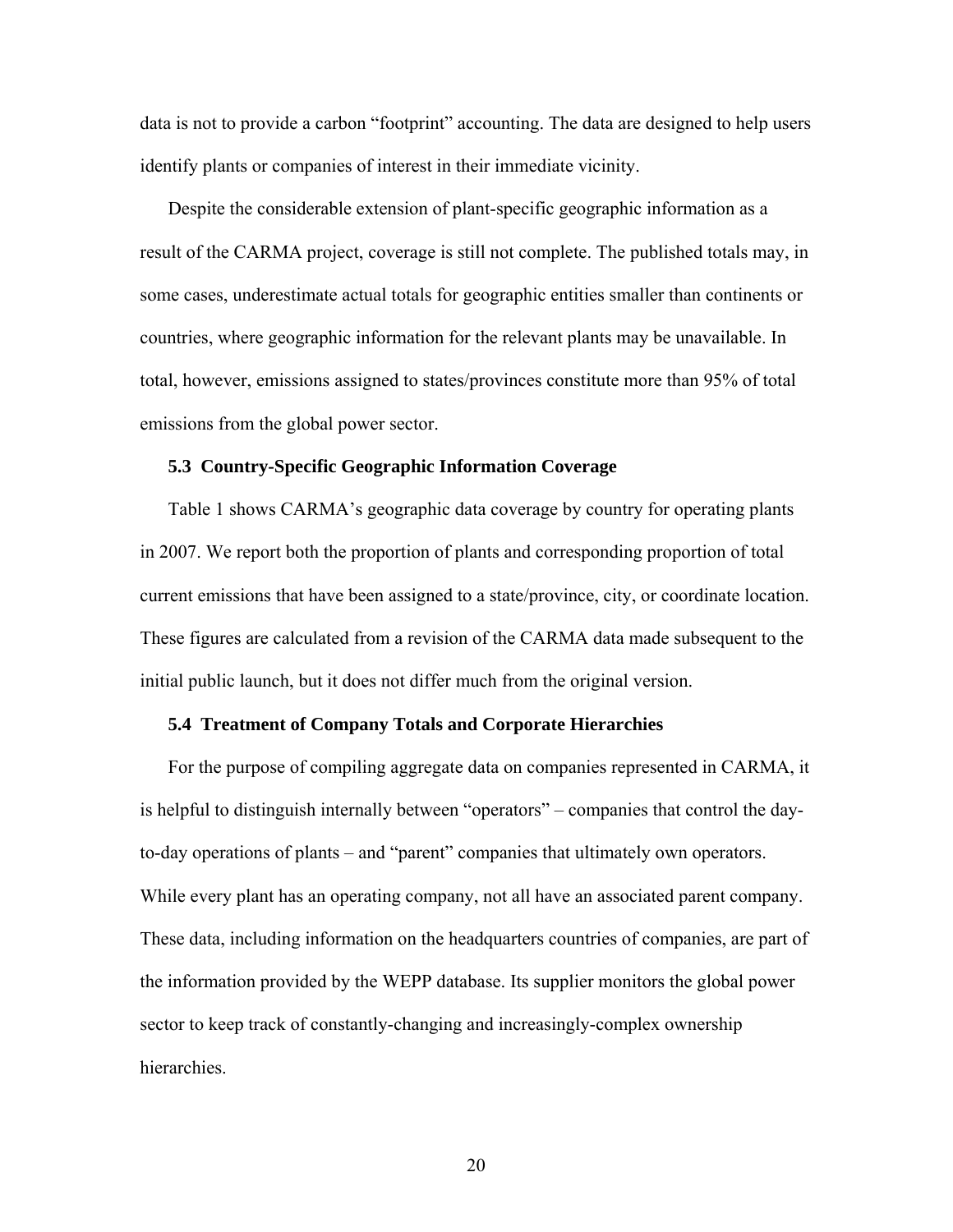We simply aggregate emissions, power, and intensity data for all companies. In most cases, this is a straightforward process and one easily interpreted on the CARMA site. The only area of potential confusion is the inclusion of companies that are both operators and parents. For example, AES Corp. both owns plants through subsidiaries and operates plants itself. In the original version of CARMA, we effectively treated AES Corp. (operator) as distinct from AES Corp. (parent). In subsequent versions, we have collapsed the data for simplicity. In this approach, the totals presented for a given company name will always represent the highest aggregated totals (i.e. the "parent" totals in the original approach).

#### **6. Summary and Conclusions**

In this paper, we have provided a description of CARMA's methodology, an assessment of its strengths and weaknesses, and some tests of its accuracy across countries and at different geographical scales. Although it is clear that CARMA performs well, we recognize that neither CARMA nor any other carbon emissions database will ever be perfect. Our operating philosophy is maximum possible transparency, with a standing offer to all power plants and power companies in our database: We have done our best to represent their emissions fairly and accurately, but they can immediately improve our estimates if they think revisions are warranted. All they have to do is provide us with third-party-verified data on their CO2 emissions and power generation, or the types and quantities of fuels consumed if they do not have emissions data. We can do the rest with standard engineering parameters.

Although we make no pretense of perfection, we want to assure the concerned global citizens who visit CARMA that they have the best information we can provide.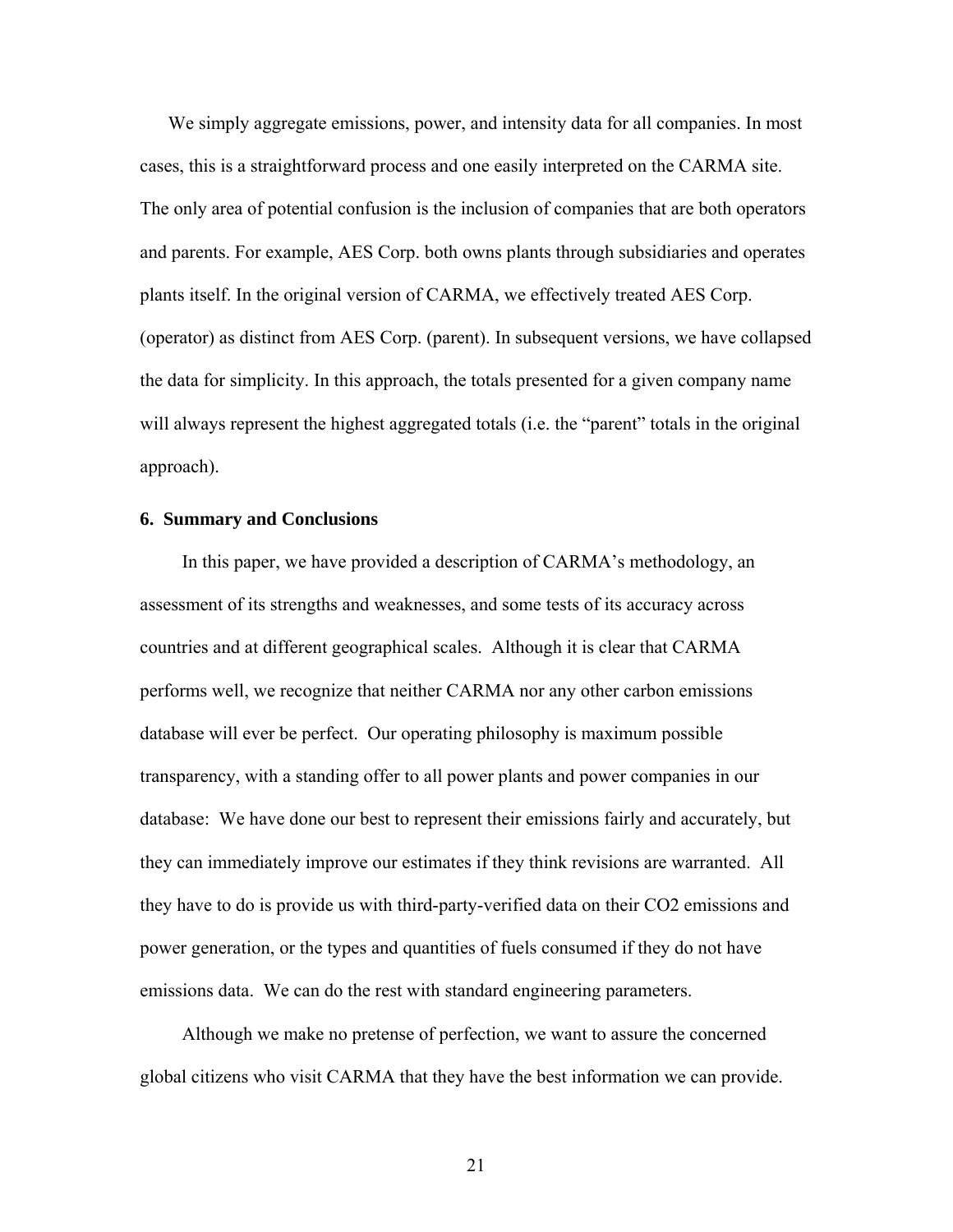We will constantly update our database, improve our methodology, and rapidly post revised information. We encourage any company listed in CARMA to provide us with better data if they dispute our estimates. We will be happy to incorporate corrections right away, under two conditions: (1) The company provides the information for all of its plants; (2) All the data are vetted by an independent auditor with recognized competence.

We hope that many companies will come forward, particularly those whose plantlevel emissions are not disclosed by government-operated public disclosure sites (we use that information already). Since global regulation will ultimately happen anyway, why not get ahead of the process? If such audited disclosure becomes universal, we will have the database we need for global regulation of carbon emissions from the power sector. At that point (or much sooner, if asked), we will be happy to turn CARMA over to the international agency that has been delegated the task of regulating carbon emissions.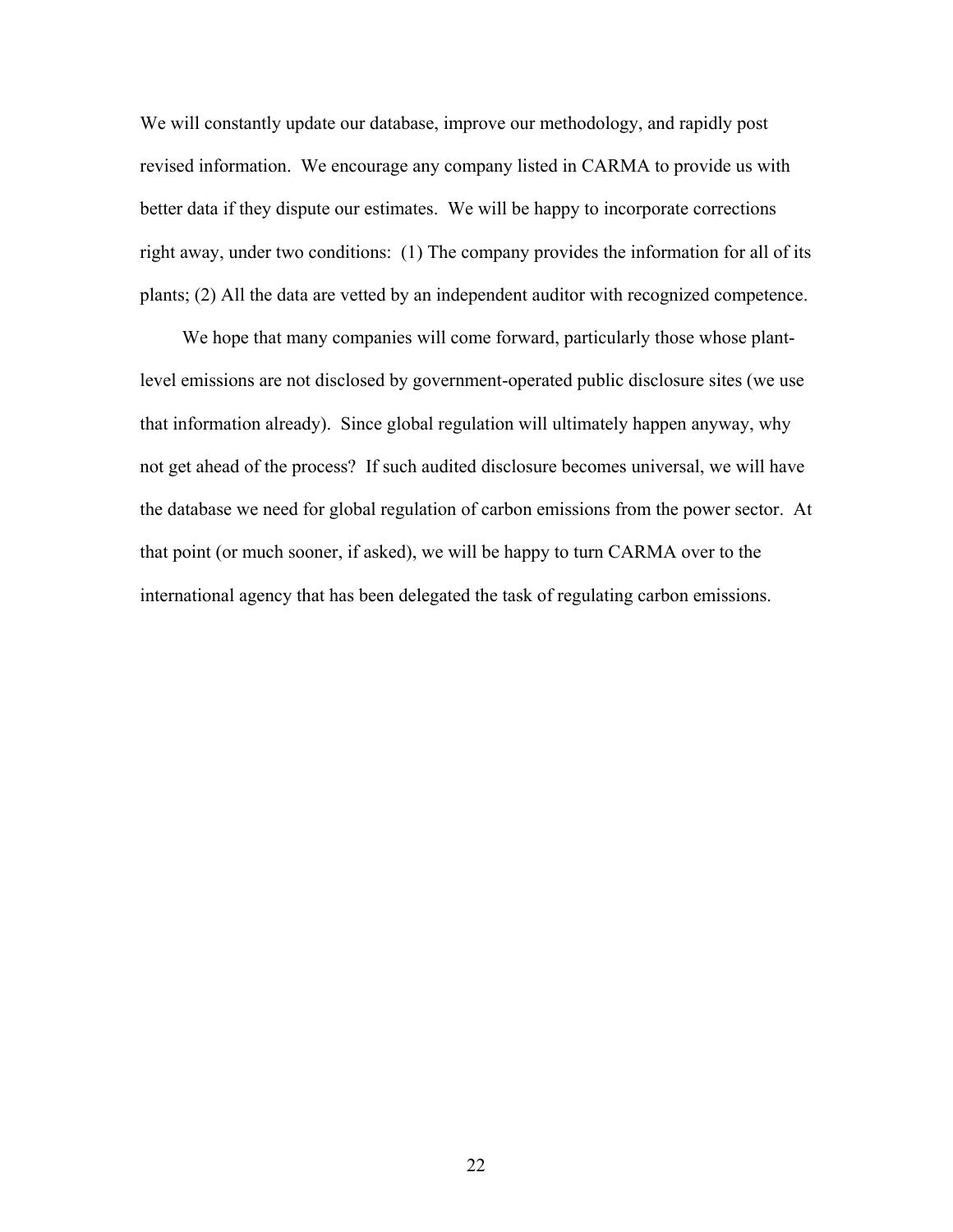

Figure 2: Capacity Factors for Identical US Power Plants, 2000 and 2004



Source: US EPA, eGRID Database (2000,2007)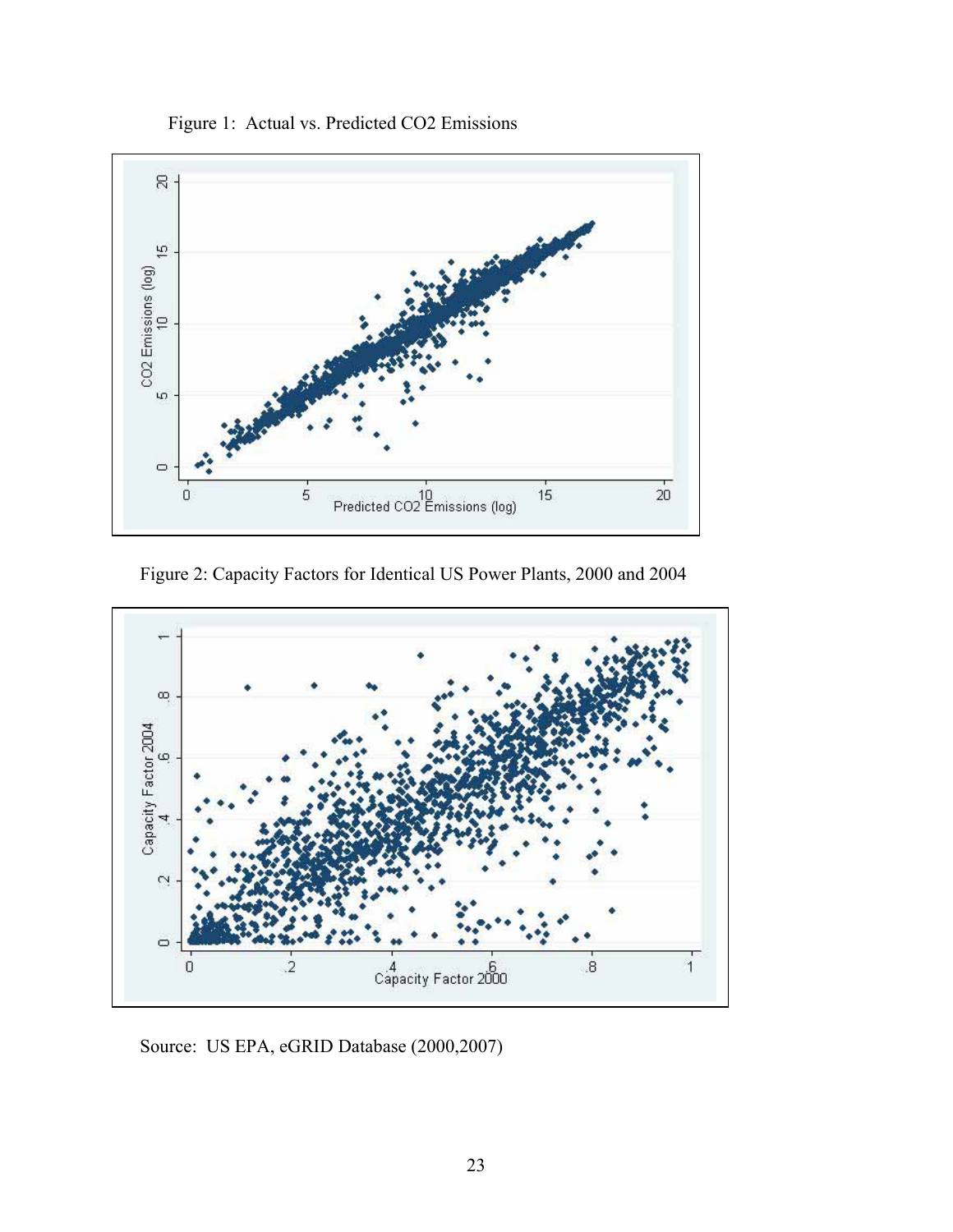

Figure 3: CO2 Emissions, 2000 and 2004 (Matched Plants with Identical Capacities)

**Source: US EPA, eGRID Database (2000,2007)** 

Figure 4: CO2 Emissions, 2000 and 2004 (Matched Plants)



**Source: US EPA, eGRID Database (2000,2007)**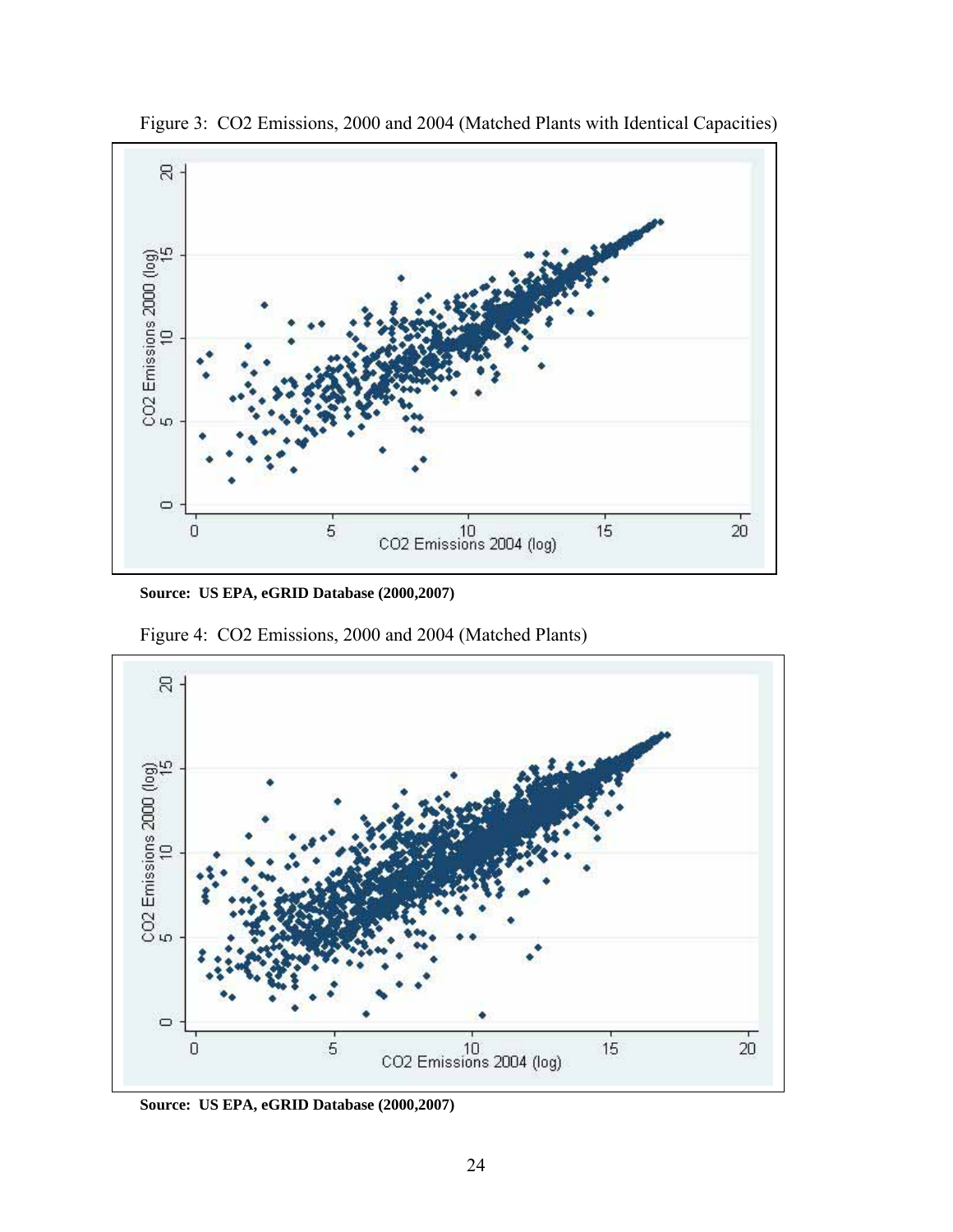

Figure 5: Reported vs. Estimated CO2 Emissions ('000 tons), India ( $\rho = .93$ )

Sources: Indian Power Ministry

Figure 6: Reported vs. Estimated CO2 Emissions (logs), China ( $\rho = .85$ )



Source: China State Environmental Protection Administration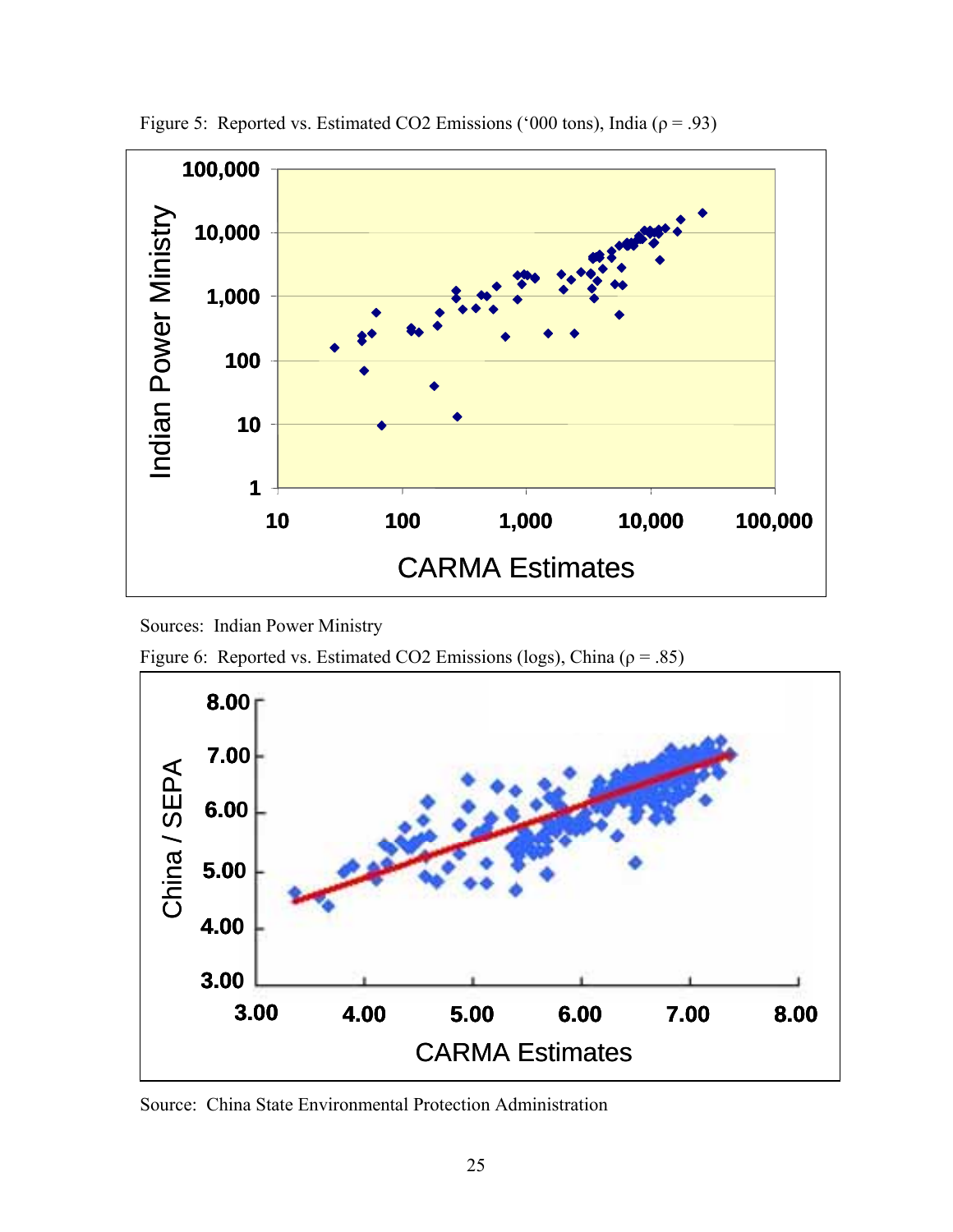

Figure 7: Reported vs. Estimated CO2 Emissions ('000 tons), EU/Canada ( $\rho = .88$ )

Sources: European Environment Agency and Environment Canada



Figure 8: Country-Level CO2 Emissions From the Power Sector (Million Tons)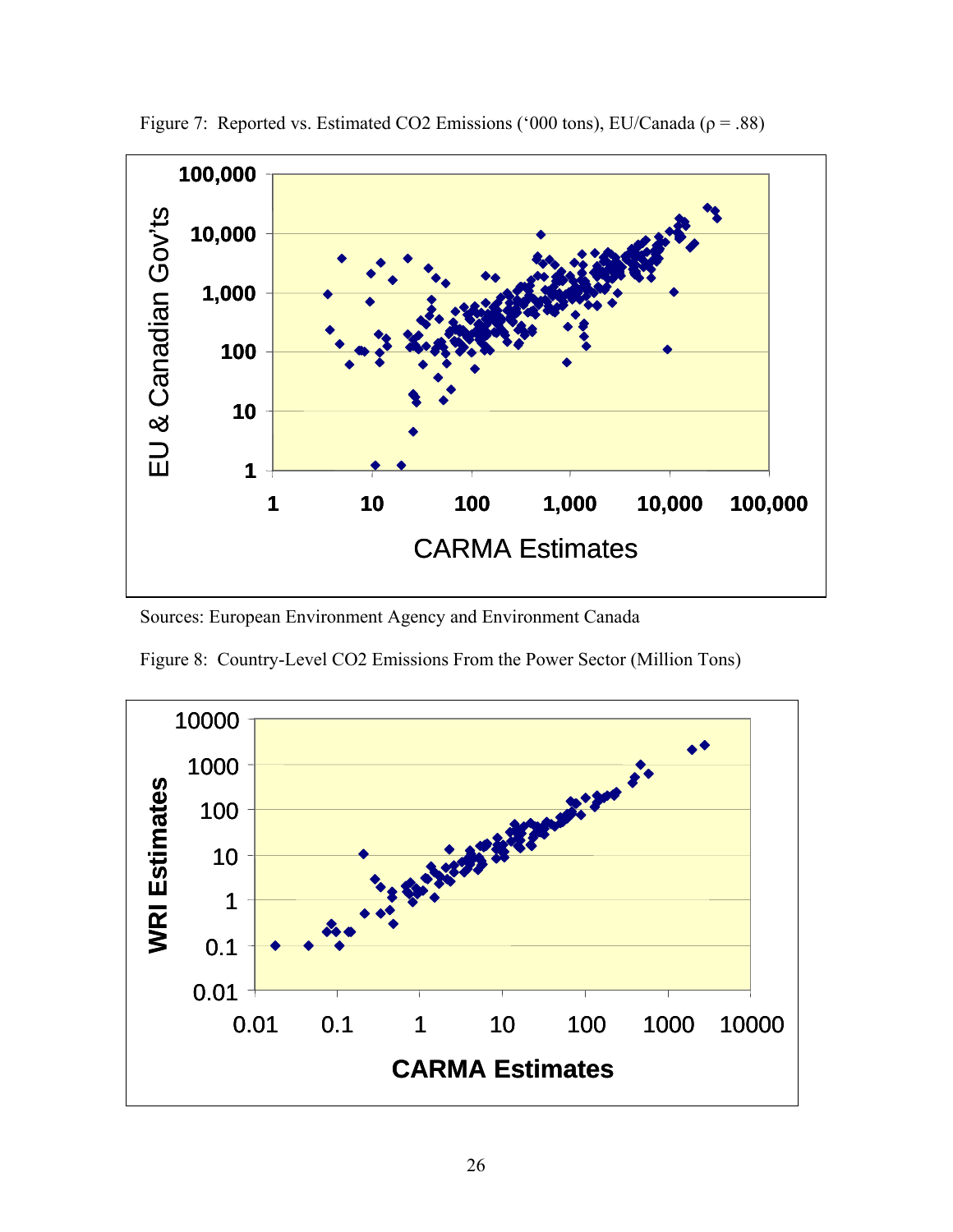

Figure 9: US State-Level CO2 Emissions ('000 tons), 2004 (log scale)

Figure 10: US County-Level CO2 Emissions ('000 tons), 2004 (log scale)

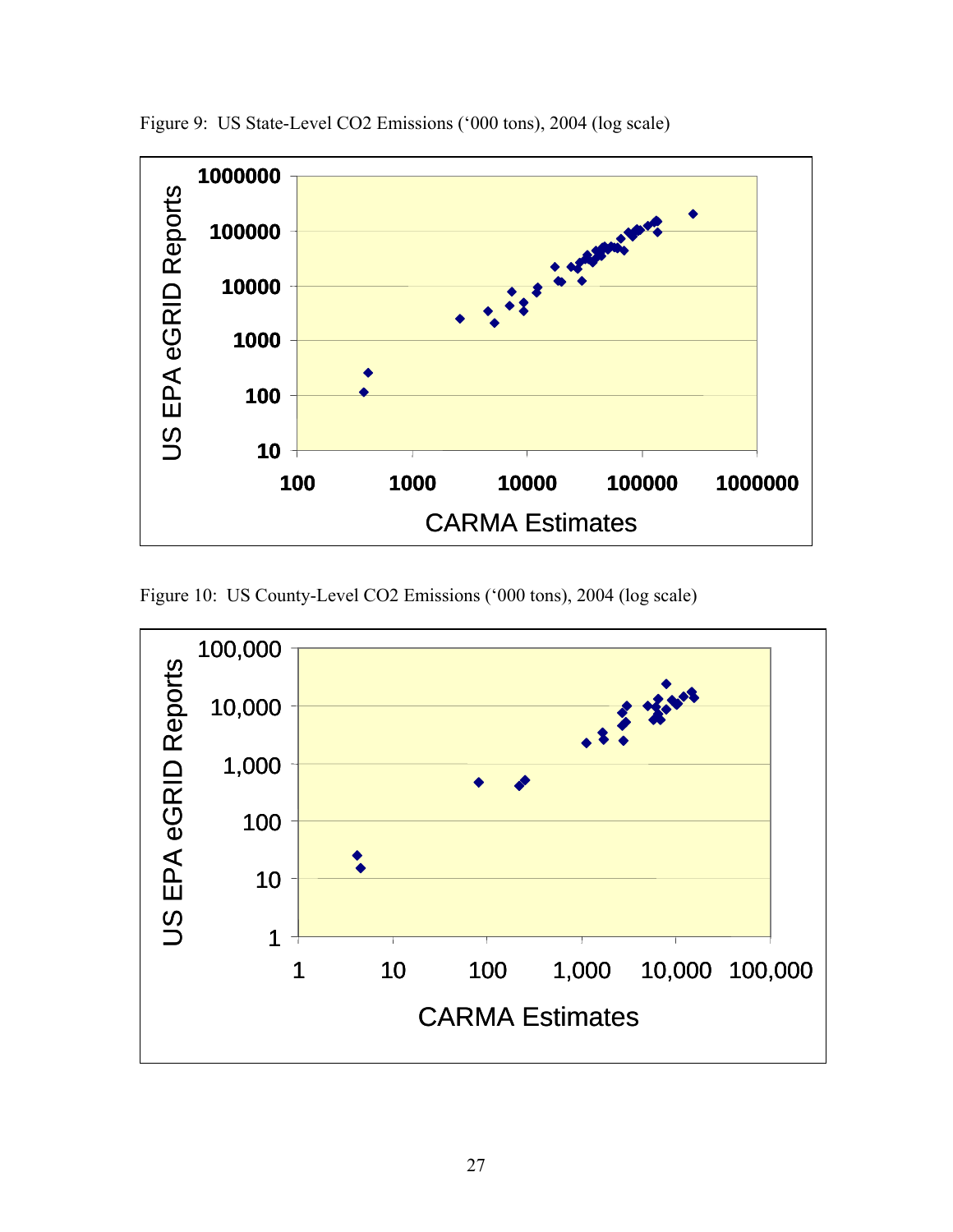|                          | <b>PROPORTION OF PLANTS</b> |             | <b>PROPORTION OF TOTAL EMISSIONS</b> |                            |             |          |
|--------------------------|-----------------------------|-------------|--------------------------------------|----------------------------|-------------|----------|
| <b>Country</b>           | State /<br><b>Province</b>  | <b>City</b> | Lat/Long                             | State /<br><b>Province</b> | <b>City</b> | Lat/Long |
| Afghanistan              | 0.82                        | 0.82        | 0.53                                 | 0.85                       | 1.00        | 0.85     |
| Albania                  | 0.64                        | 0.46        | 0.36                                 | 0.61                       | 0.79        | 0.79     |
| Algeria                  | 0.52                        | 0.91        | 1.00                                 | 0.70                       | 1.00        | 1.00     |
| Angola                   | 0.89                        | 0.89        | 0.98                                 | 0.99                       | 0.97        | 1.00     |
| Antigua & Barbuda        | 0.17                        | 0.50        | 0.17                                 | 0.30                       | 0.65        | 0.30     |
| Argentina                | 0.95                        | 0.61        | 0.56                                 | 1.00                       | 0.95        | 0.88     |
| Armenia                  | 1.00                        | 0.84        | 0.78                                 | 1.00                       | 1.00        | 1.00     |
| Australia                | 1.00                        | 0.86        | 0.64                                 | 1.00                       | 1.00        | 0.83     |
| Austria                  | 0.79                        | 0.55        | 0.44                                 | 0.99                       | 1.00        | 0.98     |
| Azerbaijan               | 0.64                        | 0.64        | 0.46                                 | 0.87                       | 1.00        | 0.86     |
| <b>Bahamas</b>           | 0.89                        | 0.21        | 0.14                                 | 1.00                       | 0.71        | 0.92     |
| Bahrain                  | 0.81                        | 0.75        | 0.44                                 | 0.88                       | 0.98        | 0.50     |
| Bangladesh               | 0.88                        | 0.90        | 0.43                                 | 1.00                       | 1.00        | 0.51     |
| <b>Barbados</b>          | 0.00                        | 0.83        | 0.00                                 | 0.00                       | 1.00        | 0.00     |
| <b>Belarus</b>           | 0.91                        | 0.94        | 0.63                                 | 1.00                       | 1.00        | 0.86     |
| Belgium                  | 0.83                        | 0.92        | 0.77                                 | 0.96                       | 0.96        | 0.94     |
| <b>Belize</b>            | 1.00                        | 0.94        | 0.35                                 | 1.00                       | 0.85        | 0.65     |
| Benin                    | 0.17                        | 1.00        | 0.83                                 | 0.06                       | 1.00        | 0.94     |
| Bermuda                  | 0.75                        | 0.75        | 0.75                                 | 0.99                       | 0.99        | 0.99     |
| <b>Bhutan</b>            | 0.98                        | 0.29        | 0.11                                 | 0.94                       | 0.20        | 0.14     |
| Bolivia                  | 0.69                        | 0.62        | 0.42                                 | 0.99                       | 0.88        | 0.87     |
| Bosnia-Herzegovina       | 0.96                        | 0.76        | 0.54                                 | 1.00                       | 1.00        | 0.96     |
| Botswana                 | 0.60                        | 1.00        | 1.00                                 | 1.00                       | 1.00        | 1.00     |
| <b>Brazil</b>            | 0.99                        | 0.89        | 0.74                                 | 1.00                       | 1.00        | 0.64     |
| <b>Brunei</b>            | 0.88                        | 0.88        | 0.00                                 | 0.99                       | 0.99        | 0.00     |
| <b>Bulgaria</b>          | 0.97                        | 0.71        | 0.60                                 | 1.00                       | 1.00        | 1.00     |
| <b>Burkina Faso</b>      | 0.13                        | 0.30        | 1.00                                 | 0.70                       | 0.71        | 1.00     |
| Burundi                  | 0.48                        | 0.84        | 1.00                                 | 0.92                       | 1.00        | 1.00     |
| Cambodia                 | 0.97                        | 0.94        | 0.38                                 | 0.98                       | 1.00        | 0.55     |
| Cameroon                 | 0.87                        | 0.87        | 0.93                                 | 1.00                       | 1.00        | 1.00     |
| Canada                   | 1.00                        | 0.80        | 0.64                                 | 1.00                       | 1.00        | 0.94     |
| Cape Verde               | $\overline{1.00}$           | 0.69        | 1.00                                 | 1.00                       | 0.76        | 1.00     |
| Cayman Islands           | 1.00                        | 0.50        | 0.00                                 | 1.00                       | 0.98        | 0.00     |
| Central African Republic | 0.56                        | 1.00        | 1.00                                 | 0.19                       | 1.00        | 1.00     |
| Chad                     | 0.80                        | 1.00        | 1.00                                 | 1.00                       | 1.00        | 1.00     |
| Chile                    | 0.92                        | 0.70        | 0.51                                 | 1.00                       | 0.99        | 0.69     |
| China                    | 0.98                        | 0.78        | 0.66                                 | 1.00                       | 0.96        | 0.88     |
| Colombia                 | 0.96                        | 0.79        | 0.66                                 | 0.99                       | 0.99        | 0.94     |

# Table 1: Geographic Coverage at the Plant Level in CARMA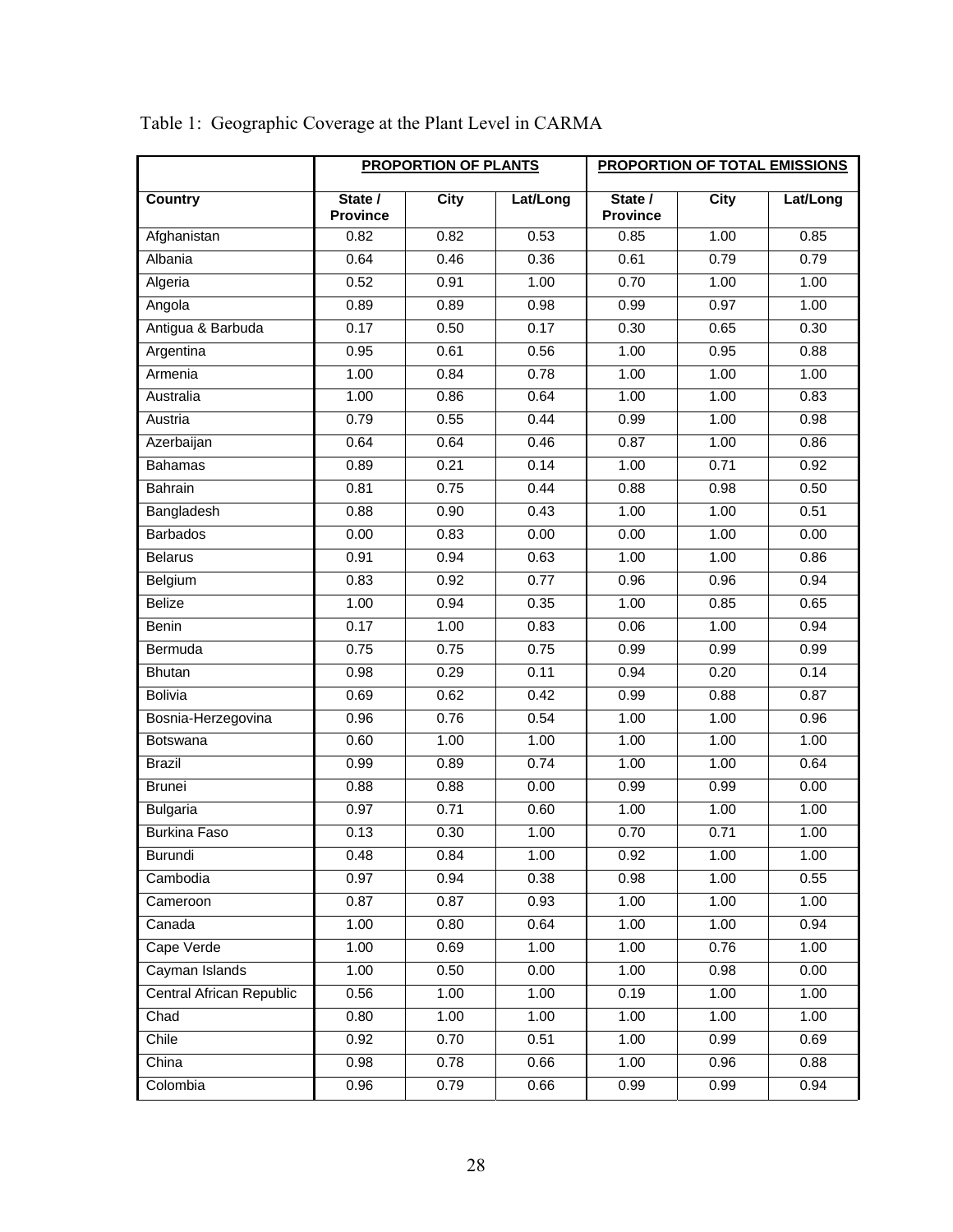|                          | <b>PROPORTION OF PLANTS</b> |             |          | <b>PROPORTION OF TOTAL EMISSIONS</b> |             |          |
|--------------------------|-----------------------------|-------------|----------|--------------------------------------|-------------|----------|
| <b>Country</b>           | State /<br><b>Province</b>  | <b>City</b> | Lat/Long | State /<br><b>Province</b>           | <b>City</b> | Lat/Long |
| Comoros                  | 1.00                        | 0.50        | 1.00     | 1.00                                 | 0.72        | 1.00     |
| Congo                    | 0.69                        | 0.69        | 1.00     | 0.59                                 | 0.69        | 1.00     |
| Congo Republic           | 0.89                        | 0.89        | 1.00     | 0.52                                 | 0.52        | 1.00     |
| Costa Rica               | 0.98                        | 0.98        | 0.60     | 1.00                                 | 1.00        | 1.00     |
| Cote D'Ivoire            | 0.42                        | 0.75        | 1.00     | 0.53                                 | 1.00        | 1.00     |
| Croatia                  | 0.95                        | 0.89        | 0.68     | 0.94                                 | 1.00        | 0.94     |
| Cuba                     | 0.53                        | 0.67        | 0.40     | 0.84                                 | 0.85        | 0.75     |
| Cyprus                   | 0.71                        | 1.00        | 0.71     | 0.98                                 | 1.00        | 0.98     |
| <b>Czech Republic</b>    | 0.57                        | 0.84        | 0.52     | 0.95                                 | 1.00        | 0.89     |
| Denmark                  | 0.61                        | 0.86        | 0.68     | 0.68                                 | 0.99        | 0.69     |
| <b>Djibouti</b>          | 1.00                        | 1.00        | 1.00     | 1.00                                 | 1.00        | 1.00     |
| Dominica                 | 0.33                        | 0.33        | 0.33     | 1.00                                 | 1.00        | 1.00     |
| Dominican Republic       | 0.79                        | 0.89        | 0.68     | 0.53                                 | 0.90        | 0.67     |
| <b>East Timor</b>        | 0.00                        | 1.00        | 0.00     | 0.00                                 | 1.00        | 0.00     |
| Ecuador                  | 0.69                        | 0.54        | 0.38     | 0.78                                 | 0.91        | 0.72     |
| Egypt                    | 0.93                        | 0.98        | 1.00     | 1.00                                 | 1.00        | 1.00     |
| El Salvador              | 0.69                        | 0.73        | 0.50     | 0.99                                 | 0.99        | 0.85     |
| <b>Equatorial Guinea</b> | 1.00                        | 0.80        | 1.00     | 1.00                                 | 1.00        | 1.00     |
| Eritrea                  | 0.17                        | 1.00        | 1.00     | 0.89                                 | 1.00        | 1.00     |
| Estonia                  | 1.00                        | 0.86        | 0.49     | 1.00                                 | 1.00        | 0.99     |
| Ethiopia                 | 0.84                        | 0.91        | 1.00     | 0.79                                 | 1.00        | 1.00     |
| Faroe Islands            | 0.09                        | 0.18        | 0.00     | 0.00                                 | 0.84        | 0.00     |
| Fiji                     | 0.86                        | 0.78        | 0.51     | 0.95                                 | 1.00        | 0.97     |
| Finland                  | 0.59                        | 0.64        | 0.50     | 0.94                                 | 1.00        | 0.96     |
| France                   | 0.63                        | 0.69        | 0.45     | 0.64                                 | 0.97        | 0.51     |
| French Polynesia         | 1.00                        | 0.41        | 0.07     | 1.00                                 | 0.94        | 0.29     |
| Gabon                    | 0.63                        | 0.97        | 0.97     | 0.45                                 | 0.89        | 1.00     |
| Gambia                   | 1.00                        | 1.00        | 1.00     | 1.00                                 | 1.00        | 1.00     |
| Georgia                  | 0.62                        | 0.93        | 0.75     | 0.93                                 | 1.00        | 0.93     |
| Germany                  | 0.76                        | 0.74        | 0.59     | 0.94                                 | 0.99        | 0.90     |
| Ghana                    | 0.71                        | 0.86        | 0.93     | 1.00                                 | 1.00        | 1.00     |
| Greece                   | 0.72                        | 0.64        | 0.45     | 0.78                                 | 1.00        | 0.98     |
| Grenada                  | 0.00                        | 1.00        | 0.00     | 0.00                                 | 1.00        | 0.00     |
| Guatemala                | 0.93                        | 0.91        | 0.73     | 1.00                                 | 1.00        | 0.90     |
| Guinea                   | 0.50                        | 0.57        | 0.86     | 0.82                                 | 0.90        | 0.87     |
| Guinea-Bissau            | 0.50                        | 1.00        | 1.00     | 0.92                                 | 1.00        | 1.00     |
| Guyana                   | 0.25                        | 0.75        | 0.30     | 0.11                                 | 0.48        | 0.11     |
| Haiti                    | 0.88                        | 0.88        | 0.81     | 1.00                                 | 1.00        | 0.99     |
| Honduras                 | 1.00                        | 0.88        | 0.83     | 1.00                                 | 1.00        | 1.00     |
| Hungary                  | 0.86                        | 0.96        | 0.88     | 0.96                                 | 1.00        | 1.00     |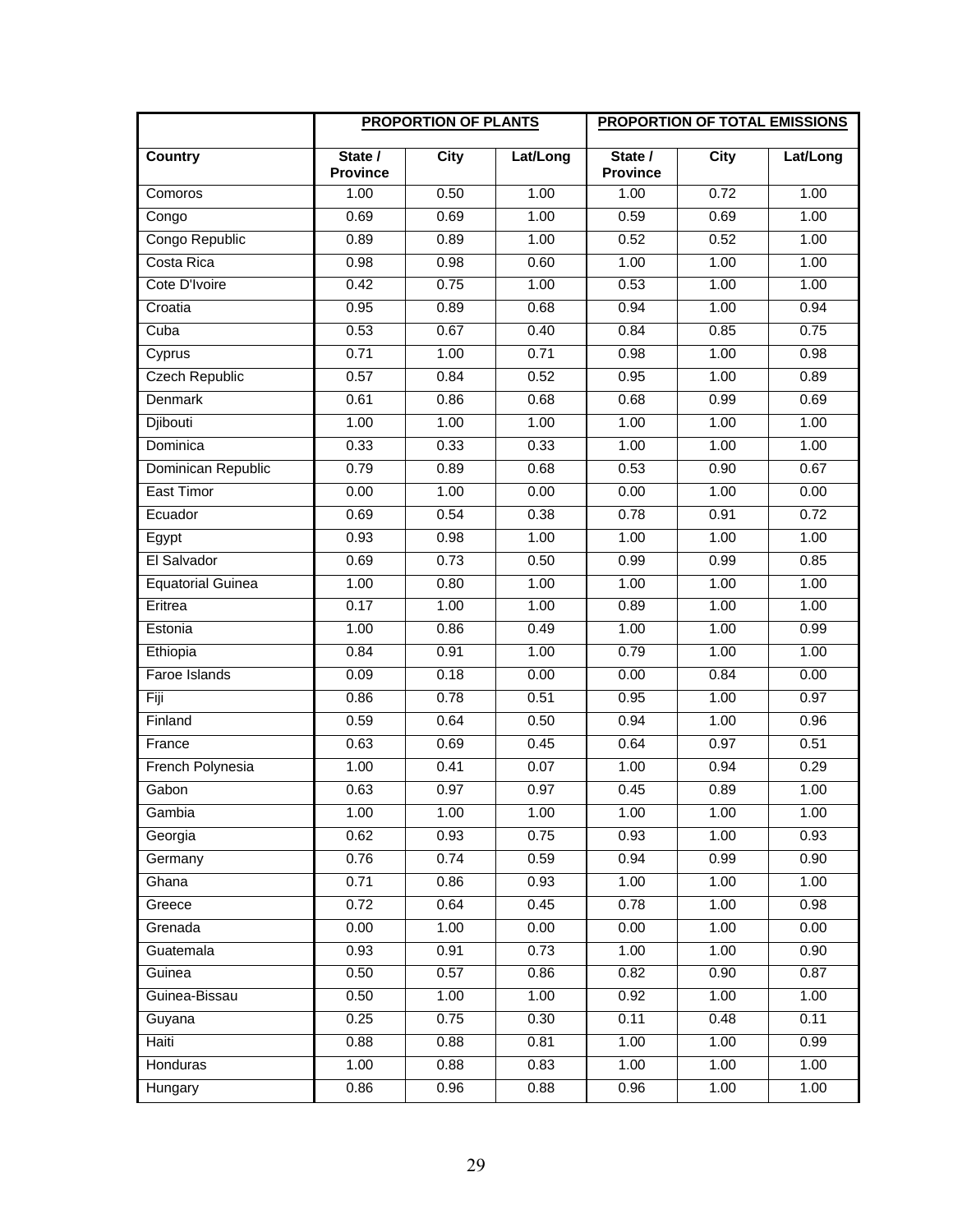|                  | <b>PROPORTION OF PLANTS</b> |             | <b>PROPORTION OF TOTAL EMISSIONS</b> |                            |             |          |
|------------------|-----------------------------|-------------|--------------------------------------|----------------------------|-------------|----------|
| <b>Country</b>   | State /<br><b>Province</b>  | <b>City</b> | Lat/Long                             | State /<br><b>Province</b> | <b>City</b> | Lat/Long |
| Iceland          | 0.03                        | 0.28        | 0.05                                 | 0.00                       | 0.00        | 0.00     |
| India            | 0.99                        | 0.79        | 0.60                                 | 1.00                       | 0.98        | 0.83     |
| Indonesia        | 0.58                        | 0.55        | 0.35                                 | 0.99                       | 0.99        | 0.81     |
| Iran             | 0.91                        | 0.83        | 0.64                                 | 0.99                       | 0.99        | 0.76     |
| Iraq             | 0.86                        | 0.90        | 0.66                                 | 0.99                       | 1.00        | 0.74     |
| Ireland          | 1.00                        | 0.94        | 0.62                                 | 1.00                       | 1.00        | 0.94     |
| Isle Of Man      | 0.00                        | 1.00        | 0.40                                 | 0.00                       | 1.00        | 0.08     |
| Israel           | 0.62                        | 0.79        | 0.54                                 | 0.95                       | 1.00        | 0.99     |
| Italy            | 0.77                        | 0.75        | 0.49                                 | 0.96                       | 0.99        | 0.81     |
| Jamaica          | 0.97                        | 0.72        | 0.59                                 | 1.00                       | 1.00        | 0.98     |
| Japan            | 0.81                        | 0.38        | 0.29                                 | 0.99                       | 0.92        | 0.83     |
| Jordan           | 0.25                        | 0.86        | 0.61                                 | 0.45                       | 1.00        | 0.91     |
| Kazakhstan       | 0.89                        | 0.80        | 0.62                                 | 1.00                       | 0.97        | 0.84     |
| Kenya            | 0.39                        | 0.65        | 1.00                                 | 0.83                       | 0.98        | 1.00     |
| Kiribati         | 0.25                        | 0.75        | 0.25                                 | 0.02                       | 0.98        | 0.73     |
| Kuwait           | 0.47                        | 0.76        | 0.47                                 | 0.49                       | 1.00        | 0.49     |
| Kyrgyzstan       | 0.53                        | 0.27        | 0.27                                 | 1.00                       | 1.00        | 1.00     |
| Laos             | 0.89                        | 0.80        | 0.31                                 | 1.00                       | 0.95        | 0.12     |
| Latvia           | 0.68                        | 0.82        | 0.77                                 | 0.35                       | 1.00        | 1.00     |
| Lebanon          | 0.44                        | 0.94        | 0.44                                 | 0.42                       | 1.00        | 0.18     |
| Lesotho          | 0.50                        | 0.00        | 1.00                                 | 0.29                       | 0.00        | 1.00     |
| Liberia          | 0.00                        | 1.00        | 1.00                                 | 0.00                       | 1.00        | 1.00     |
| Libya            | 0.27                        | 0.63        | 1.00                                 | 0.43                       | 0.96        | 1.00     |
| Liechtenstein    | 0.75                        | 0.75        | 0.75                                 | 0.56                       | 0.56        | 0.56     |
| Lithuania        | 0.56                        | 0.78        | 0.56                                 | 0.75                       | 1.00        | 0.75     |
| Luxembourg       | 0.77                        | 0.90        | 0.77                                 | 0.19                       | 0.97        | 0.93     |
| Macedonia        | 0.30                        | 0.35        | 0.30                                 | 0.98                       | 1.00        | 0.98     |
| Madagascar       | 0.48                        | 0.90        | 0.80                                 | 0.06                       | 0.56        | 0.99     |
| Malawi           | 0.67                        | 0.93        | 1.00                                 | 0.78                       | 1.00        | 1.00     |
| Malaysia         | 0.97                        | 0.79        | 0.59                                 | 1.00                       | 0.99        | 0.82     |
| Maldives         | 0.03                        | 0.63        | 0.03                                 | 0.00                       | 0.96        | 0.00     |
| Mali             | 0.68                        | 1.00        | 1.00                                 | 0.46                       | 1.00        | 1.00     |
| Malta            | 0.00                        | 0.80        | 0.40                                 | 0.00                       | 0.99        | 0.42     |
| Marshall Islands | 0.00                        | 1.00        | 0.00                                 | 0.00                       | 1.00        | 0.00     |
| Mauritania       | 0.71                        | 1.00        | 1.00                                 | 0.64                       | 1.00        | 1.00     |
| <b>Mauritius</b> | 0.77                        | 0.68        | 0.97                                 | 1.00                       | 1.00        | 1.00     |
| Mayotte          | 1.00                        | 1.00        | 1.00                                 | 1.00                       | 1.00        | 1.00     |
| Mexico           | 0.99                        | 0.98        | 0.84                                 | 1.00                       | 1.00        | 0.96     |
| Micronesia       | 0.00                        | 0.90        | 0.20                                 | 0.00                       | 1.00        | 0.65     |
| Moldova          | 0.87                        | 0.93        | 0.67                                 | 0.98                       | 0.99        | 0.97     |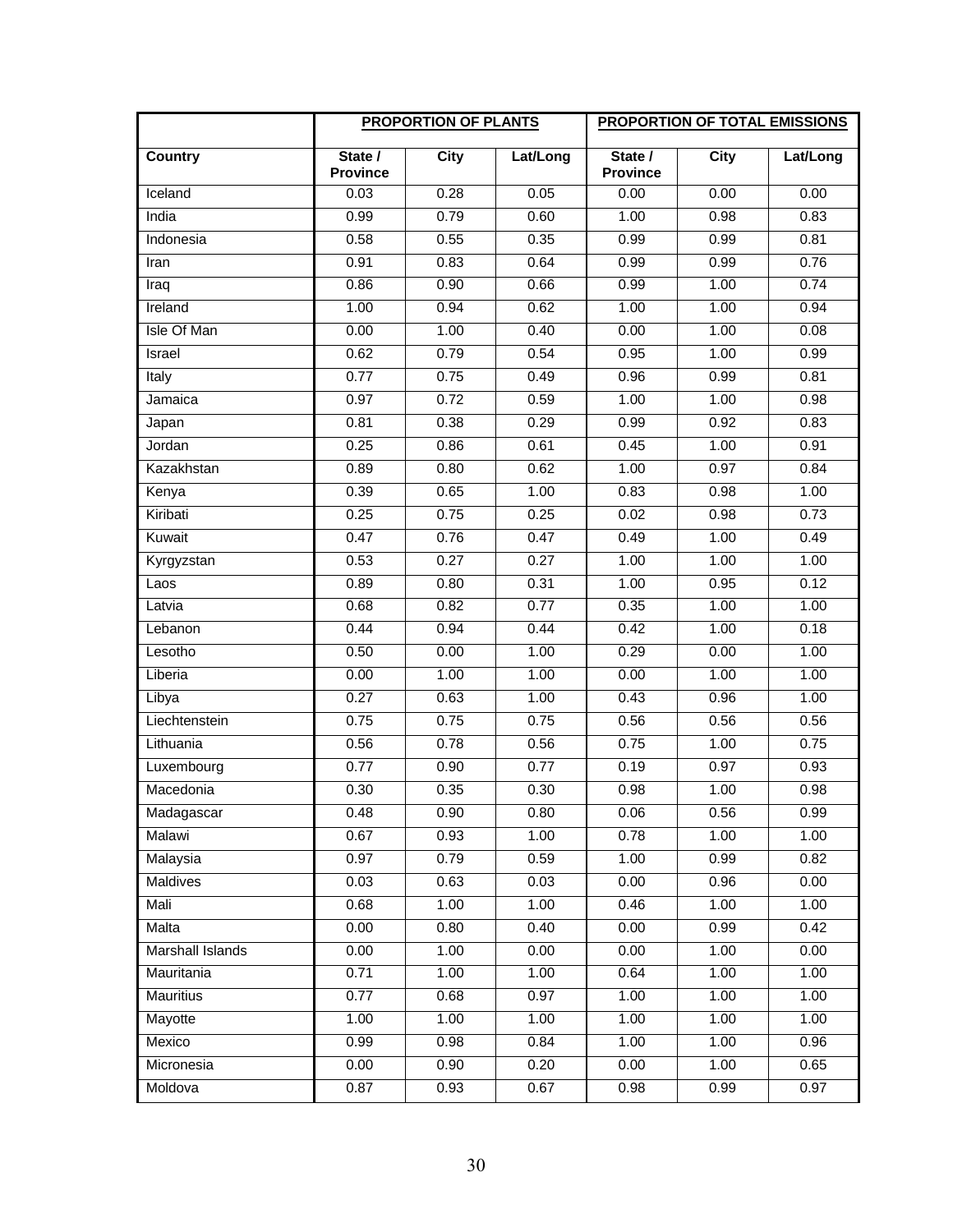|                     | <b>PROPORTION OF PLANTS</b> |             | <b>PROPORTION OF TOTAL EMISSIONS</b> |                            |             |          |
|---------------------|-----------------------------|-------------|--------------------------------------|----------------------------|-------------|----------|
| <b>Country</b>      | State /<br><b>Province</b>  | <b>City</b> | Lat/Long                             | State /<br><b>Province</b> | <b>City</b> | Lat/Long |
| Monaco              | 0.50                        | 1.00        | 0.00                                 | 0.00                       | 1.00        | 0.00     |
| Mongolia            | 0.78                        | 0.89        | 0.48                                 | 1.00                       | 1.00        | 0.90     |
| Montenegro          | 0.00                        | 0.30        | 0.10                                 | 0.00                       | 1.00        | 1.00     |
| Morocco             | 0.98                        | 0.92        | 1.00                                 | 1.00                       | 1.00        | 1.00     |
| Mozambique          | 0.32                        | 1.00        | 1.00                                 | 0.05                       | 1.00        | 1.00     |
| Myanmar             | 0.95                        | 0.53        | 0.28                                 | 1.00                       | 0.95        | 0.23     |
| Namibia             | 0.67                        | 1.00        | 1.00                                 | 1.00                       | 1.00        | 1.00     |
| Nauru               | 0.00                        | 1.00        | 0.00                                 | 0.00                       | 1.00        | 0.00     |
| Nepal               | 0.94                        | 0.95        | 0.02                                 | 1.00                       | 1.00        | 0.00     |
| Netherlands         | 0.64                        | 0.73        | 0.62                                 | 0.82                       | 1.00        | 0.95     |
| New Caledonia       | 0.33                        | 0.47        | 0.13                                 | 0.01                       | 0.99        | 0.22     |
| New Zealand         | 0.30                        | 0.63        | 0.34                                 | 0.03                       | 1.00        | 0.88     |
| Nicaragua           | 0.48                        | 0.69        | 0.34                                 | 0.52                       | 1.00        | 0.74     |
| Niger               | 0.50                        | 1.00        | 1.00                                 | 0.04                       | 1.00        | 1.00     |
| Nigeria             | 0.92                        | 0.81        | 0.94                                 | 1.00                       | 0.99        | 0.99     |
| North Korea         | 0.78                        | 0.70        | 0.34                                 | 0.78                       | 0.78        | 0.19     |
| Norway              | 0.76                        | 0.46        | 0.29                                 | 0.99                       | 0.91        | 0.70     |
| Oman                | 0.91                        | 0.91        | 0.52                                 | 0.97                       | 1.00        | 0.35     |
| Pakistan            | 0.98                        | 0.92        | 0.75                                 | 1.00                       | 1.00        | 0.82     |
| Palestine           | 0.00                        | 1.00        | 0.00                                 | 0.00                       | 1.00        | 0.00     |
| Panama              | 0.92                        | 0.80        | 0.61                                 | 0.87                       | 0.99        | 0.85     |
| Papua New Guinea    | 0.31                        | 0.53        | 0.23                                 | 0.40                       | 0.42        | 0.18     |
| Paraguay            | 0.30                        | 0.70        | 0.20                                 | 0.05                       | 0.94        | 0.02     |
| Peru                | 0.99                        | 0.99        | 0.83                                 | 1.00                       | 1.00        | 0.94     |
| Philippines         | 0.85                        | 0.70        | 0.46                                 | 0.99                       | 0.98        | 0.90     |
| Poland              | 0.59                        | 0.87        | 0.62                                 | 0.83                       | 1.00        | 0.91     |
| Portugal            | 0.84                        | 0.76        | 0.41                                 | 0.94                       | 0.99        | 0.94     |
| Qatar               | 0.28                        | 0.94        | 0.33                                 | 0.58                       | 1.00        | 0.63     |
| Romania             | 0.61                        | 0.16        | 0.13                                 | 0.98                       | 0.98        | 0.88     |
| Russia              | 0.99                        | 0.88        | 0.76                                 | 1.00                       | 0.99        | 0.90     |
| Rwanda              | 0.50                        | 0.75        | 0.92                                 | 1.00                       | 0.00        | 1.00     |
| Samoa               | 0.80                        | 0.30        | 0.00                                 | 1.00                       | 0.74        | 0.00     |
| Sao Tome & Principe | 1.00                        | 1.00        | 1.00                                 | 1.00                       | 1.00        | 1.00     |
| Saudi Arabia        | 0.57                        | 0.92        | 0.54                                 | 0.87                       | 0.98        | 0.74     |
| Senegal             | 0.83                        | 0.96        | 0.65                                 | 0.96                       | 1.00        | 0.95     |
| Serbia              | 0.56                        | 0.61        | 0.11                                 | 0.99                       | 1.00        | 0.75     |
| Seychelles          | 1.00                        | 1.00        | 1.00                                 | 1.00                       | 1.00        | 1.00     |
| Sierra Leone        | 0.25                        | 0.63        | 1.00                                 | 0.82                       | 1.00        | 1.00     |
| Singapore           | 0.02                        | 0.33        | 0.04                                 | 0.00                       | 0.35        | 0.00     |
| Slovakia            | 0.62                        | 0.77        | 0.53                                 | 0.93                       | 1.00        | 0.93     |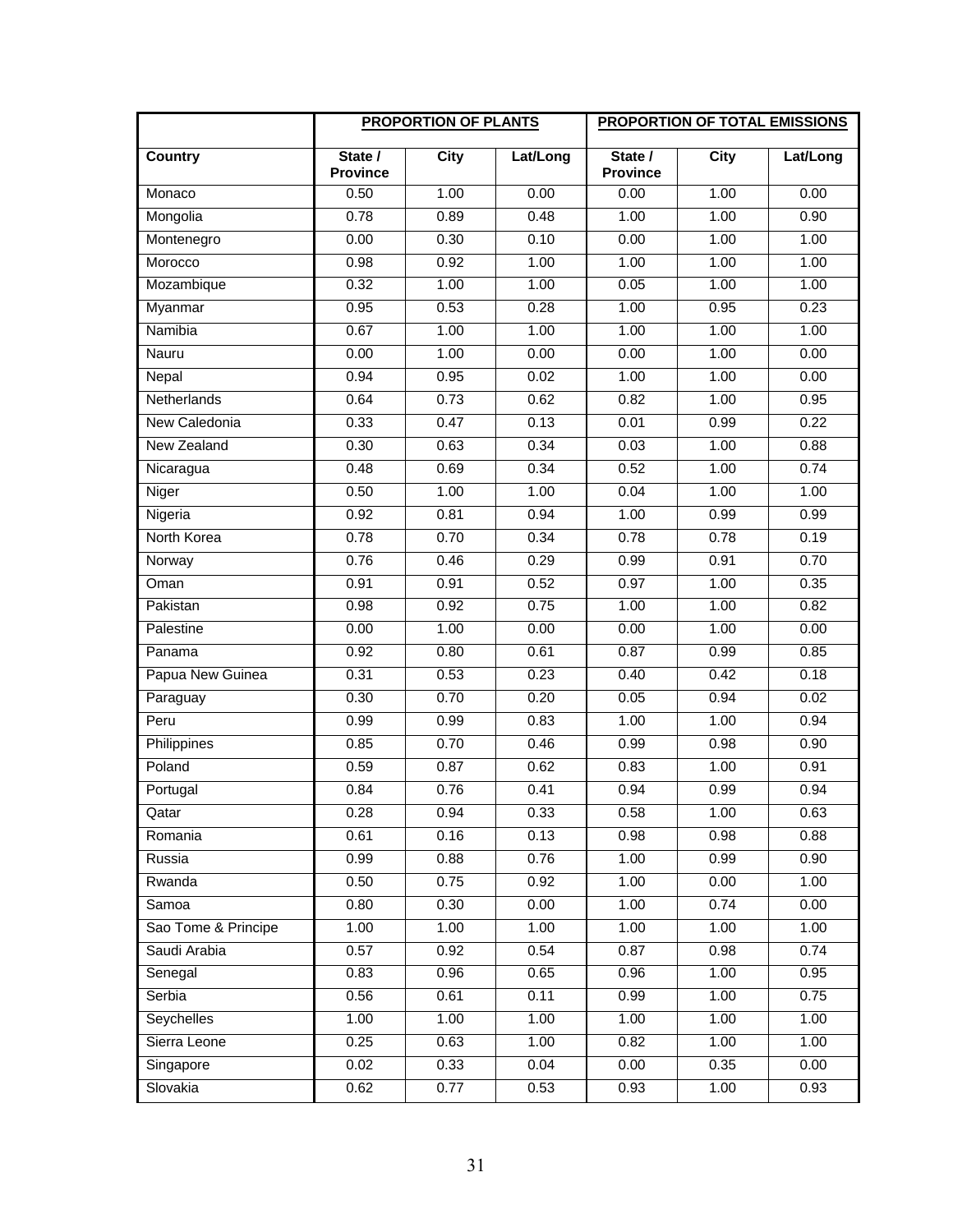|                             | <b>PROPORTION OF PLANTS</b> |             | <b>PROPORTION OF TOTAL EMISSIONS</b> |                            |             |          |
|-----------------------------|-----------------------------|-------------|--------------------------------------|----------------------------|-------------|----------|
| Country                     | State /<br><b>Province</b>  | <b>City</b> | Lat/Long                             | State /<br><b>Province</b> | <b>City</b> | Lat/Long |
| Slovenia                    | 0.35                        | 0.38        | 0.34                                 | 0.99                       | 1.00        | 1.00     |
| Solomon Islands             | 0.89                        | 0.83        | 0.44                                 | 1.00                       | 0.98        | 0.81     |
| Somalia                     | 0.71                        | 0.86        | 1.00                                 | 1.00                       | 1.00        | 1.00     |
| South Africa                | 0.82                        | 0.83        | 0.99                                 | 1.00                       | 1.00        | 1.00     |
| South Korea                 | 0.77                        | 0.76        | 0.29                                 | 1.00                       | 1.00        | 0.81     |
| Spain                       | 0.86                        | 0.79        | 0.59                                 | 0.99                       | 0.99        | 0.75     |
| Sri Lanka                   | 0.98                        | 0.83        | 0.12                                 | 1.00                       | 0.99        | 0.58     |
| St Kitts & Nevis            | 1.00                        | 0.50        | 0.50                                 | 1.00                       | 0.14        | 0.14     |
| St Lucia                    | 1.00                        | 1.00        | 1.00                                 | 1.00                       | 1.00        | 1.00     |
| St Vincent & Grenadines     | 0.75                        | 0.50        | 0.00                                 | 1.00                       | 0.64        | 0.00     |
| Sudan                       | 0.76                        | 0.97        | 0.94                                 | 0.49                       | 1.00        | 0.99     |
| Suriname                    | 0.47                        | 0.79        | 0.47                                 | 0.75                       | 1.00        | 0.75     |
| Swaziland                   | 0.50                        | 0.70        | 1.00                                 | 0.04                       | 0.18        | 1.00     |
| Sweden                      | 0.62                        | 0.74        | 0.46                                 | 0.67                       | 0.85        | 0.92     |
| Switzerland                 | 0.83                        | 0.57        | 0.45                                 | 0.78                       | 0.82        | 0.73     |
| Syria                       | 0.57                        | 0.69        | 0.57                                 | 0.73                       | 0.97        | 0.82     |
| Taiwan (China)              | 0.00                        | 0.64        | 0.37                                 | 0.00                       | 0.94        | 0.78     |
| Tajikistan                  | 0.85                        | 0.62        | 0.54                                 | 1.00                       | 1.00        | 1.00     |
| Tanzania                    | 0.97                        | 0.99        | 0.99                                 | 0.99                       | 1.00        | 0.99     |
| Thailand                    | 0.78                        | 0.77        | 0.41                                 | 0.99                       | 0.99        | 0.66     |
| Togo                        | 0.00                        | 0.80        | 1.00                                 | 0.00                       | 1.00        | 1.00     |
| Tonga                       | 1.00                        | 0.25        | 0.00                                 | 1.00                       | 0.63        | 0.00     |
| Trinidad & Tobago           | 0.50                        | 0.88        | 0.50                                 | 0.38                       | 1.00        | 0.76     |
| Tunisia                     | 0.58                        | 0.77        | 1.00                                 | 0.84                       | 0.94        | 1.00     |
| Turkey                      | 0.99                        | 0.61        | 0.50                                 | 1.00                       | 0.99        | 0.76     |
| Turkmenistan                | 1.00                        | 0.92        | 0.77                                 | 1.00                       | 1.00        | 0.90     |
| Tuvalu                      | 0.33                        | 0.67        | 0.00                                 | 0.85                       | 0.15        | 0.00     |
| Uganda                      | 0.32                        | 1.00        | 0.95                                 | 0.52                       | 1.00        | 0.56     |
| Ukraine                     | 0.91                        | 0.91        | 0.54                                 | 0.96                       | 1.00        | 0.82     |
| <b>United Arab Emirates</b> | 1.00                        | 0.80        | 0.49                                 | 1.00                       | 0.94        | 0.55     |
| United Kingdom              | 0.96                        | 0.84        | 0.60                                 | 1.00                       | 1.00        | 0.77     |
| <b>United States</b>        | 1.00                        | 0.96        | 0.89                                 | 1.00                       | 1.00        | 1.00     |
| Uruguay                     | 1.00                        | 0.75        | 0.63                                 | 1.00                       | 1.00        | 1.00     |
| Uzbekistan                  | 0.81                        | 0.52        | 0.45                                 | 0.96                       | 1.00        | 1.00     |
| Vanuatu                     | 0.80                        | 0.60        | 0.40                                 | 0.63                       | 0.94        | 0.57     |
| Venezuela                   | 0.97                        | 0.93        | 0.82                                 | 1.00                       | 1.00        | 0.94     |
| Vietnam                     | 0.97                        | 0.86        | 0.36                                 | 1.00                       | 0.98        | 0.54     |
| Yemen                       | 0.69                        | 0.72        | 0.13                                 | 0.86                       | 0.87        | 0.27     |
| Zambia                      | 1.00                        | 0.83        | 1.00                                 | 1.00                       | 1.00        | 1.00     |
| Zimbabwe                    | 0.65                        | 0.88        | 1.00                                 | 0.28                       | 1.00        | 1.00     |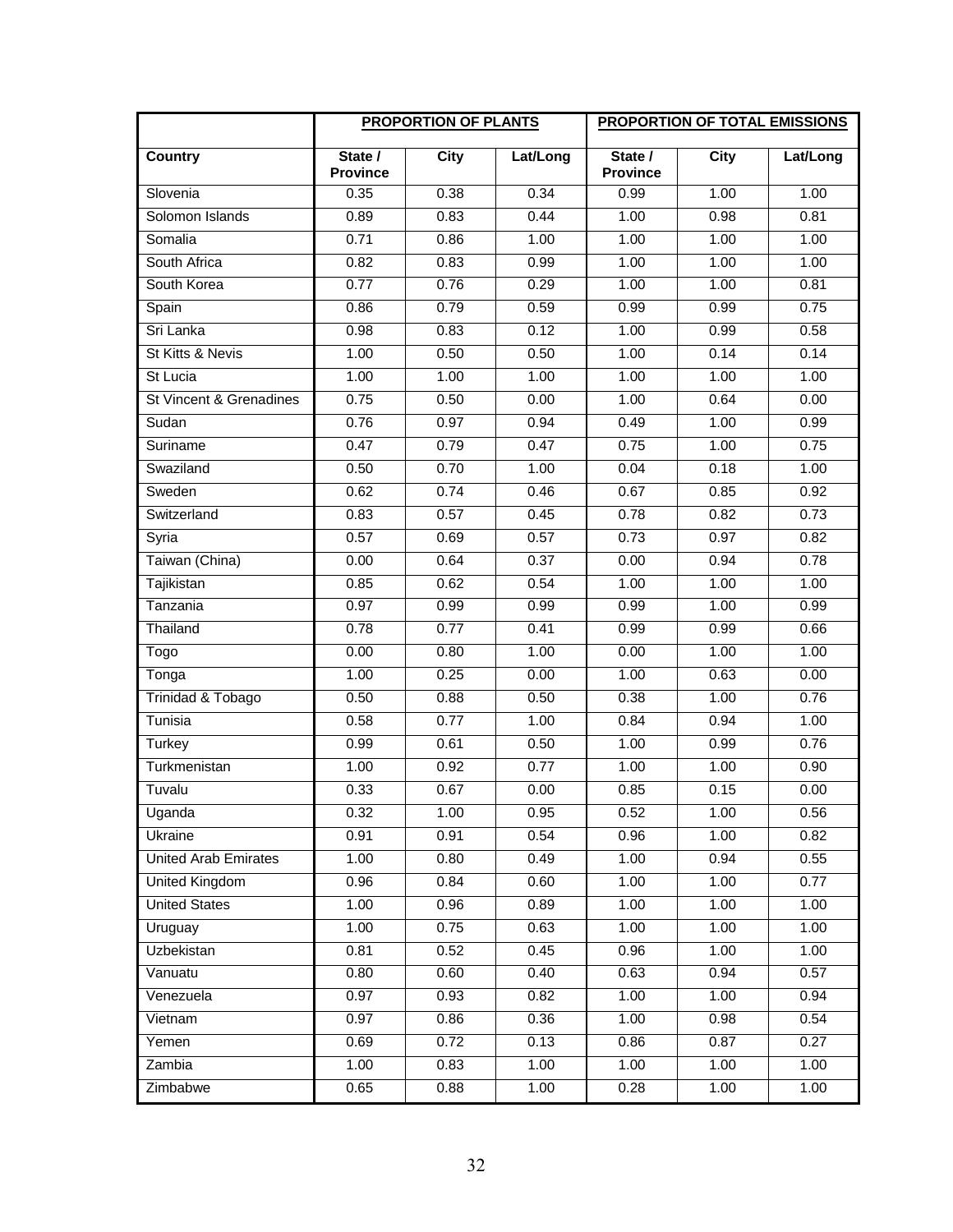|         | <b>PROPORTION OF PLANTS</b> |      |          | <b>PROPORTION OF TOTAL EMISSIONS</b> |      |          |
|---------|-----------------------------|------|----------|--------------------------------------|------|----------|
| Country | State /<br><b>Province</b>  | City | Lat/Long | State /<br><b>Province</b>           | City | Lat/Long |
| World   | 0.83                        | 0.76 | 0.61     | 0.96                                 | 0.98 | 0.89     |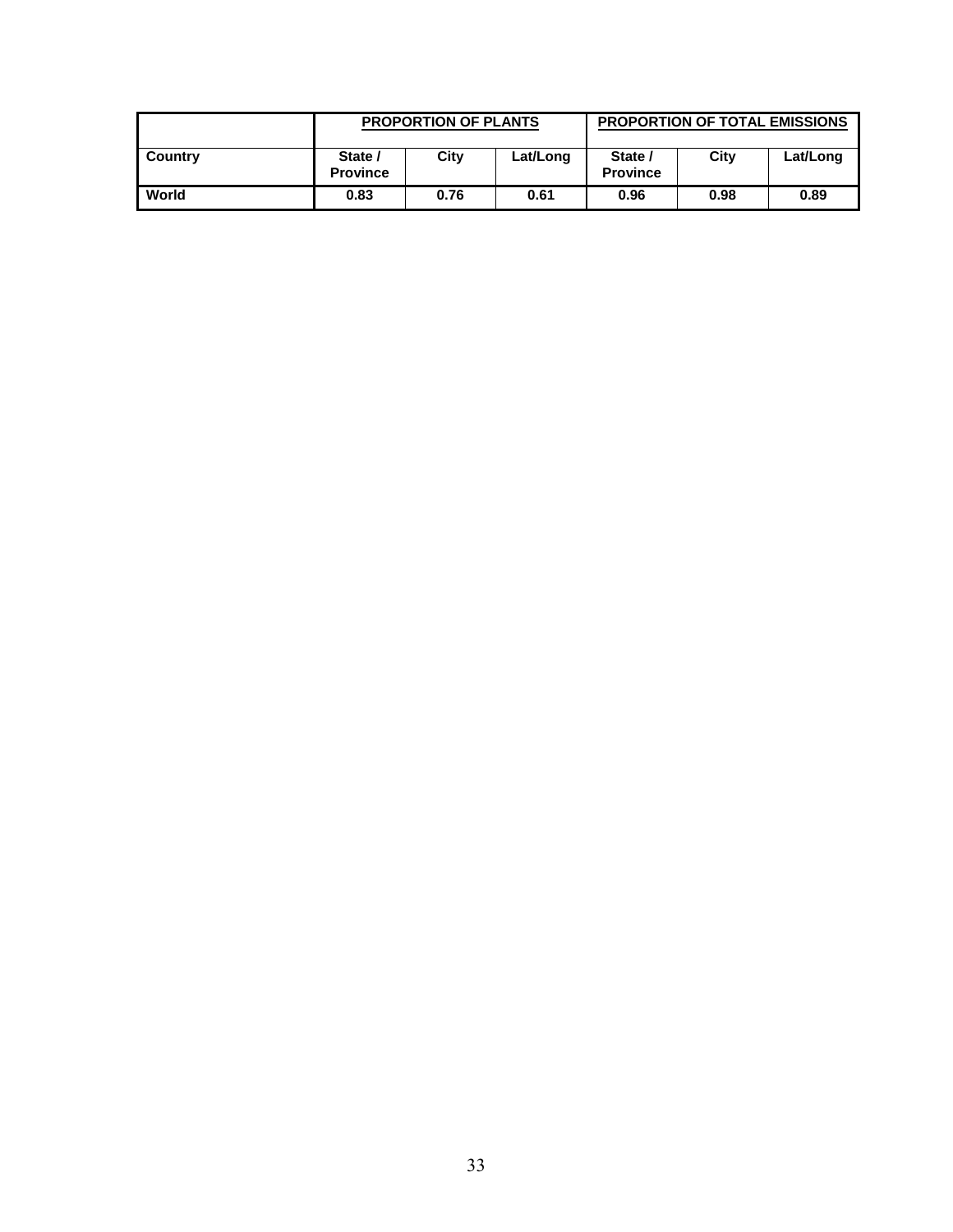## **Appendix A**

The core regression models for CARMA estimation are based on observations of capacity factors and CO2 emissions for over 2,000 small, medium and large power plants in the US. As we note in the paper, the regression models are fitted to information from the WEPP database on fuels, capacity, equipment age, and detailed specifications of combustion technologies. Table A3 reports regression results for capacity factors and CO2 emissions. The overall fit for the CO2 emissions regression with 2,166 observations is very good, with an  $R^2$  of .96. Random variation in capacity factors, which we discuss in the paper, produces a significantly lower  $R^2$  (.53) for 2,296 observations.

## Fuels

We aggregate the fuels detailed in Table A1 into six categories: coal, gas, oil, other gases, other liquids and other solids. WEPP data are provided at the generator level; we use capacity-weighted shares for the six fuel categories, dividing coal into supercritical and subcritical (we exclude other solids to prevent perfect collinearity; the result for this variable is absorbed in the regression constant). In both regressions, fuel shares have generally high levels of significance. The results are in line with our prior expectations: Capacity factors are largest for supercritical coal, ceteris paribus, followed by subcritical coal, other gases, other liquids, gas and oil. CO2 emissions intensities are highest for subcritical coal, followed by supercritical coal, other liquids, oil, gas, and other gases.

## Scale

Both scale-related variables are highly significant. Capacity factors increase with potential power (based on plant capacity). The CO2 emissions regression reveals significant scale economies (CO2 emissions and power produced are in log form): Emissions increase .917% for each 1% increase in power produced, ceteris paribus. We also interact fuels with log power produced for all fuel groups, and find significance only for interactions with gas and other gases.

## Vintage

We calculate weighted average generator age using dates of installation and generator capacities in each plant. Capacity factors are positively and significantly related to average generator age. This variable is not significant in the emissions equation

## Combustion Technologies

Table A2 displays the combustion technology information provided by the WEPP database. With so many degrees of freedom available, we have been able to fit regressions to the full set of technologies, fuel/technology interactions and scale/technology interactions. Most of these variables are not significant. We include the significant results for technologies, technology/fuel interactions, and technology/scale interactions in Table A3. The core regressions for CARMA include only these significant variables.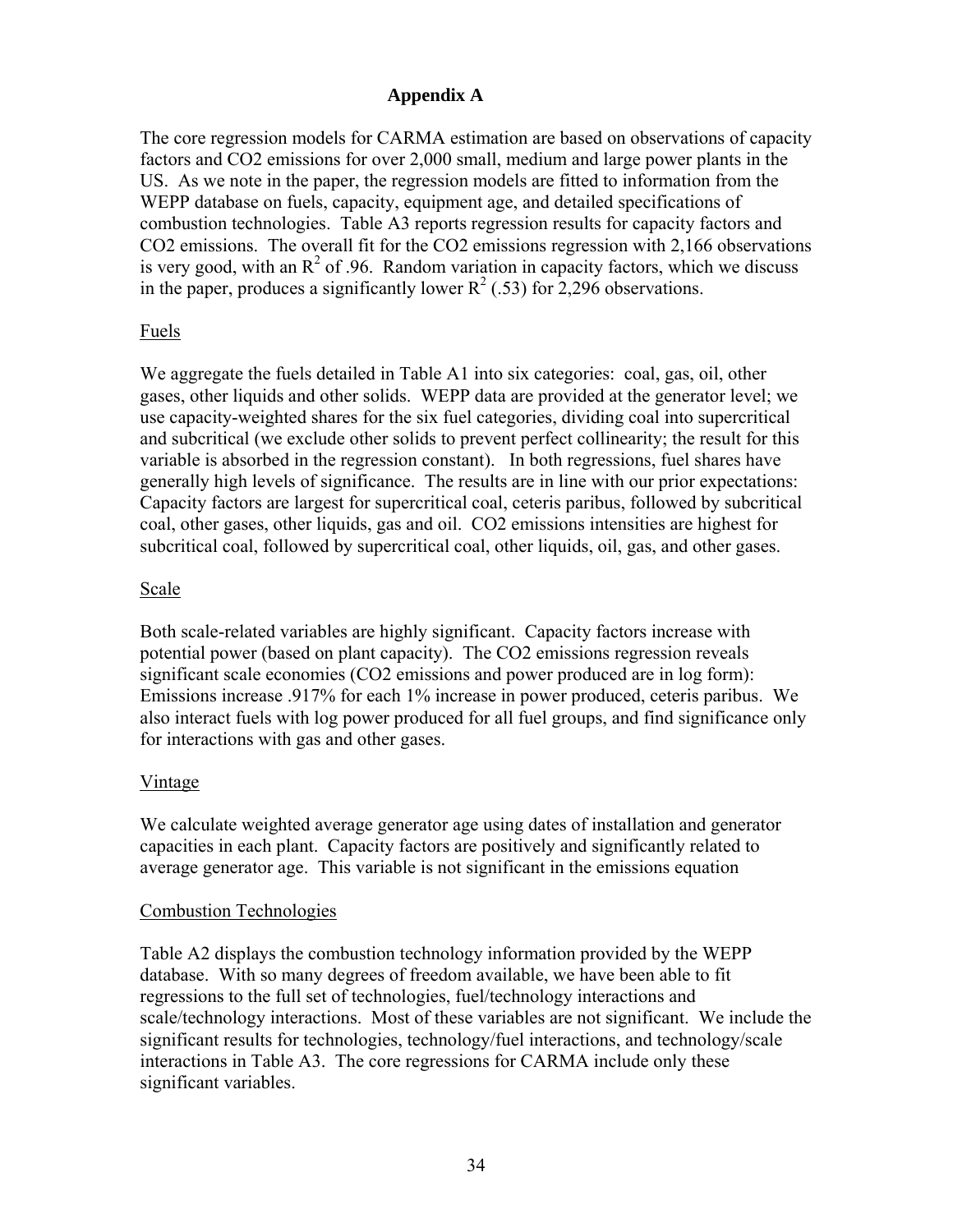| Group         | Code           | Name                                                                                                 |
|---------------|----------------|------------------------------------------------------------------------------------------------------|
| COAL          | COAL           | Coal                                                                                                 |
| GAS           | GAS            | Natural gas                                                                                          |
| OIL           | <b>GASOIL</b>  | Gasoil (intermediate refining product also called No 2 fuel oil)                                     |
| OIL           | OIL            | Fuel oil                                                                                             |
| OIL           | <b>SHALE</b>   | Oil shale                                                                                            |
| OIL           | <b>WSTOIL</b>  | Waste oil                                                                                            |
| <b>OTHGAS</b> | <b>BFG</b>     | Blast-furnace gas (approximately 10% of the heat content of pipeline natural gas)                    |
| OTHGAS        | <b>BGAS</b>    | Biogas from digestion of sewage sludge or agricultural waste or food waste or other organic material |
| <b>OTHGAS</b> | CGAS           | Coal syngas (from coal gasification)                                                                 |
| <b>OTHGAS</b> | COG            | Coke oven gas (approximately 50% of the heat content of pipeline natural gas)                        |
| OTHGAS        | <b>FGAS</b>    | Flare gas or wellhead gas                                                                            |
| <b>OTHGAS</b> | LGAS           | Landfill gas                                                                                         |
| <b>OTHGAS</b> | <b>LNG</b>     | Liquified natural gas                                                                                |
| <b>OTHGAS</b> | METH           | Coal-bed methane aka CBM                                                                             |
| <b>OTHGAS</b> | <b>MGAS</b>    | Mine gas (low-BTU waste gas or methane from coal mines)                                              |
| <b>OTHGAS</b> | <b>OGAS</b>    | Gasified crude oil or refinery bottoms or bitumen                                                    |
| <b>OTHGAS</b> | <b>PETGAS</b>  | Petroleum coke synthetic gas                                                                         |
| <b>OTHGAS</b> | <b>REFGAS</b>  | Syngas from gasified refuse                                                                          |
| <b>OTHGAS</b> | <b>RGAS</b>    | Refinery off-gas                                                                                     |
| <b>OTHGAS</b> | <b>TGAS</b>    | Top gas                                                                                              |
| <b>OTHGAS</b> | <b>WOODGAS</b> | Syngas from gasified wood                                                                            |
| <b>OTHGAS</b> | <b>WSTGAS</b>  | Waste gas from refinery or other industrial processes                                                |
| <b>OTHLIQ</b> | BL             | Bio-derived liquid fuel or biodiesel or bio-oil                                                      |
| <b>OTHLIQ</b> | <b>CWM</b>     | Coal-water mixture                                                                                   |
| <b>OTHLIQ</b> | <b>ETHANOL</b> | Ethanol                                                                                              |
| <b>OTHLIQ</b> | JET            | Jet fuel                                                                                             |
| <b>OTHLIQ</b> | <b>KERO</b>    | Kerosene                                                                                             |
| <b>OTHLIQ</b> | LIQ            | Pulping liquor (black liquor)                                                                        |
| <b>OTHLIQ</b> | <b>LPG</b>     | Liquified petroleum gas (usually butane or propane)                                                  |
| <b>OTHLIQ</b> | <b>NAP</b>     | Naphtha                                                                                              |
| OTHLIQ        | ORI            | Orimulsion (emulsified bitumen)                                                                      |
| <b>OTHLIQ</b> | <b>RWST</b>    | Refinery wastes                                                                                      |
| <b>OTHLIQ</b> | <b>WSTWSL</b>  | Wastewater sludge                                                                                    |
| <b>OTHSOL</b> | <b>BITUMEN</b> | Bitumen or asphalt                                                                                   |
| <b>OTHSOL</b> | COKE           | Petroleum coke                                                                                       |
| <b>OTHSOL</b> | <b>HZDWST</b>  | Hazardous Waste                                                                                      |
| <b>OTHSOL</b> | <b>INDWST</b>  | <b>Industrial Waste</b>                                                                              |
| <b>OTHSOL</b> | <b>MANURE</b>  | Manure fuel                                                                                          |
| <b>OTHSOL</b> | <b>MBM</b>     | Meat and bonemeal                                                                                    |
| <b>OTHSOL</b> | <b>PWST</b>    | Paper mill waste or sludges                                                                          |
| <b>OTHSOL</b> | <b>REF</b>     | Refuse (unprocessed municipal solid waste)                                                           |
| <b>OTHSOL</b> | <b>TIRES</b>   | Scrap tires                                                                                          |
| <b>OTHSOL</b> | <b>TSAND</b>   | Tar sands                                                                                            |
| <b>OTHSOL</b> | <b>WOOD</b>    | Wood or wood-waste fuel                                                                              |

Table A1: Regression Fuels and Fuel Groups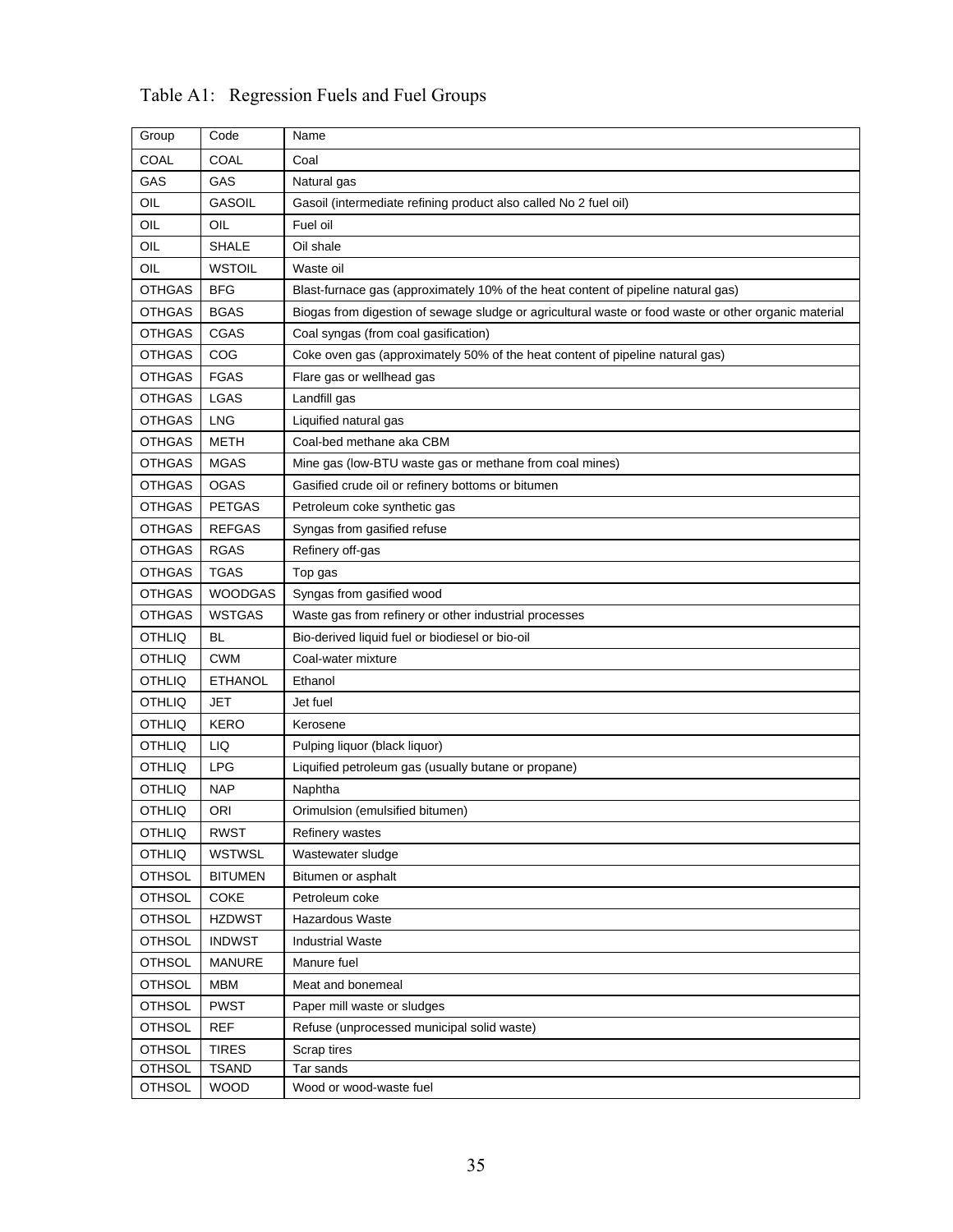| Code          | Name                                                                               |
|---------------|------------------------------------------------------------------------------------|
| cc            | Combined-cycle                                                                     |
| <b>CCSS</b>   | Combined-cycle single shaft configuration                                          |
| GT            | Gas/combustion turbine                                                             |
| GT/C          | Gas turbine in combined-cycle                                                      |
| GT/H          | Gas turbine with heat recovery                                                     |
| GT/R          | Gas turbine used for partial or complete steam-turbine repowering                  |
| GT/S          | Gas turbine with steam sendout                                                     |
| GT/T          | Gas turbine in topping configuration with existing conventional boiler and T/G set |
| IC.           | Internal combustion (reciprocating engine or diesel engine)                        |
| IC/C          | Internal combustion engine in combined-cycle                                       |
| IC/H          | Internal combustion engine with heat recovery                                      |
| <b>RSE</b>    | Reciprocating steam engine                                                         |
| <b>ST</b>     | Steam turbine                                                                      |
| ST/C          | Steam turbine in combined-cycle                                                    |
| ST/S          | Steam turbine with steam sendout                                                   |
| <b>SUBCR</b>  | Subcritical                                                                        |
| <b>SUPERC</b> | Supercritical                                                                      |
| TEX           | Turbo expander/gas expander                                                        |

# Appendix Table A2: Fuel Combustion Technologies